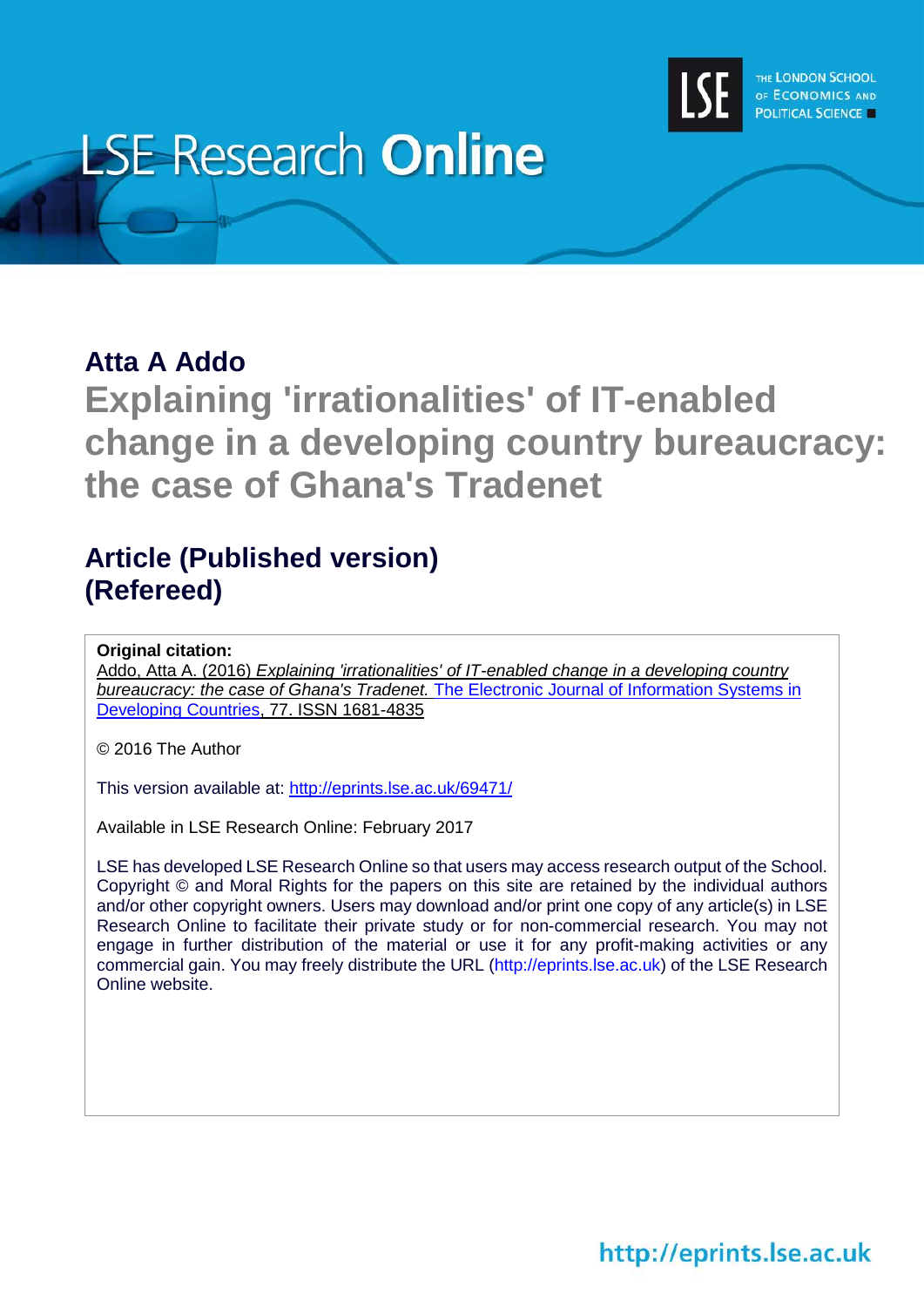## **EXPLAINING 'IRRATIONALITIES' OF IT-ENABLED CHANGE IN A DEVELOPING COUNTRY BUREAUCRACY: THE CASE OF GHANA'S TRADENET**

#### **Atta A Addo** London School of Economics, UK [a.a.addo@lse.ac.uk](mailto:a.a.addo@lse.ac.uk)

#### **ABSTRACT**

Through a case study of Ghana's TradeNet, a business-to-government (B2G) Electronic Data Interchange (EDI) implemented to automate and integrate customs clearance, this article investigates'irrationalities' of IT-enabled change in the context of a developing country bureaucracy. Our data revealed that despite TradeNet's potential for full automation and integration, bureaucrats sometimes preferred manual, face-to-face, paper-based practices. We explain such outcome—often depicted in the literature as a kind of 'irrationality'—by drawing upon the theoretical notion of institutional logics to trace underlying logics of TradeNet-enabled change. We investigate two specific TradeNet-enabled practices—Import Declaration Form (IDF) processing and risk controls—and show that where 'irrationality' was present (IDF processing), the managerial logic of TradeNet contradicted existing bureaucratic logics. We therefore interpret 'irrationality' as 'good enough' or satisficing when new logics of IT and old bureaucratic logics contradicted. Our findings move beyond success or failure interpretations typical in Information Systems in developing countries (ISDC) and ICT for development (ICT4D) research. We also enhance knowledge of IT-enabled change in developing country bureaucracies by moving beyond the organizational milieu to emphasize broader institutional forces in developing countries such as neopatrimonialism. Such theorization advances ISDC/ICT4D research where reconciling micro with macro accounts remains daunting.

**Keywords**: institutional logics; neopatrimonialism; rent seeking; managerialism; bureaucratic reform; IS in developing countries; trade facilitation; TradeNet; ICT4D

#### **1. INTRODUCTION**

#### **1.1 Background**

Information technology has long been deployed in developing countries as a means of modernizing bureaucracies by rationalizing their practices—that is, by making them more efficient and effective. Developing countries, however, have been notably problematic environments for information technologies (Heeks, 2002b; Danish, 2006; Walsham and Sahay, 2006; Avgerou, 2008). For example, Heeks (2003) reported that most IT implementations in the public sector in Developing Countries fail, with 35% being total failures (IT not implemented or implemented but abandoned), and 50% partial failures (core objectives were not achieved or the outcomes undesirable).

On the problems of IT in developing countries, a common narrative in ISDC and ICT4D research is that IT users in developing countries tend to have peculiar practices or behaviors that go against IT's rationality assumptions (Avgerou, 2000). Avgerou (2000, p. 2) poignantly observes about developing countries that "the techno-economic rationality of western modernity is instrumental in defining a series of problems and determining their solutions [but] is blatantly unsuccessful in streamlining people's behavior to the achievement of such solutions." Such peculiar behaviors and practices of IT users in developing countries that IT is 'unsuccessful in streamlining' have been poorly understood and thus, presented as 'irrationalities', from the perspective of rationalization goals of IT (Avgerou, 2000).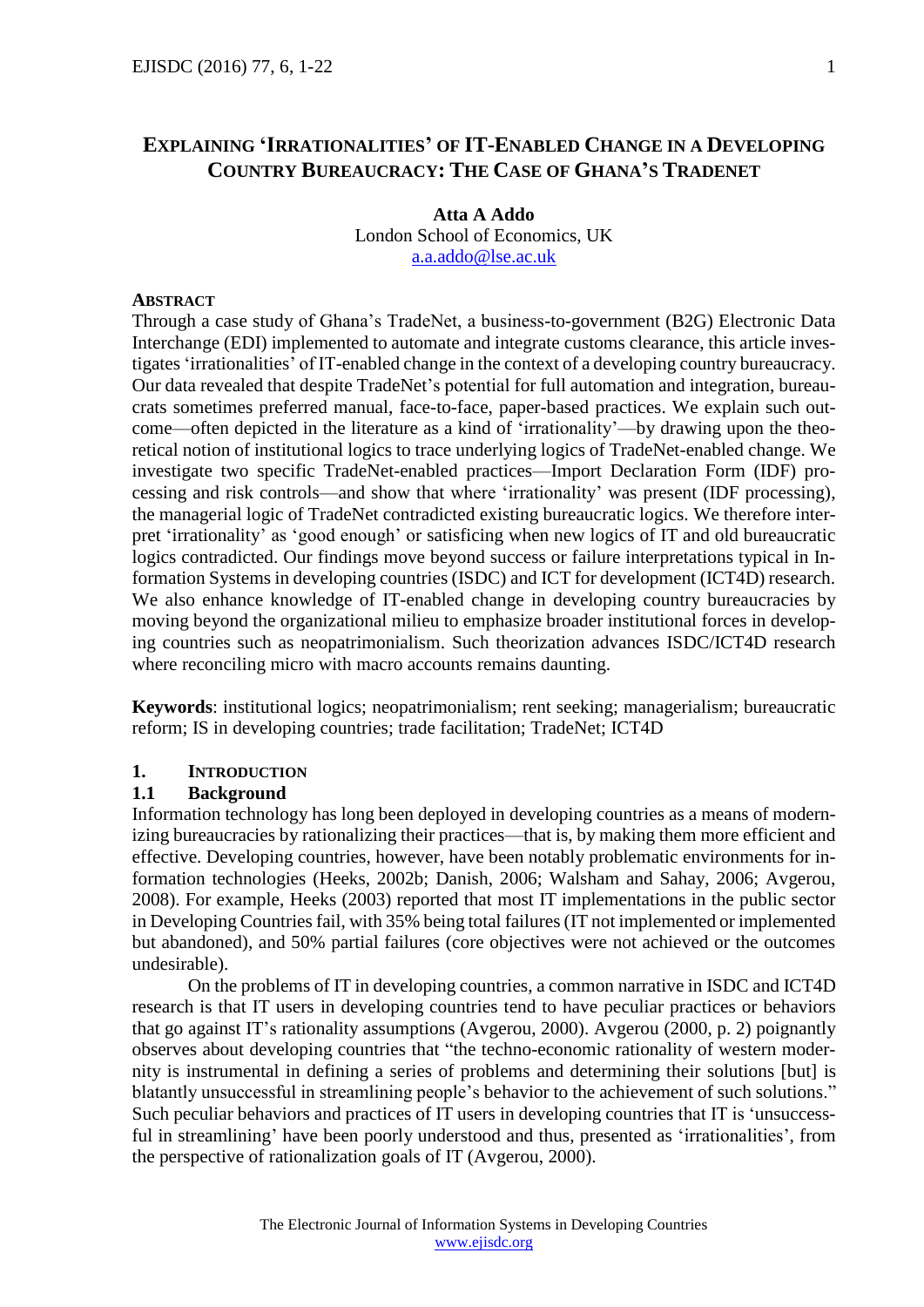To explain such 'irrationalities', scholars have focused on technology or social aspects of use. Design of IT, for example, has been suggested to contradict 'actuality' of developing countries thereby creating a 'design-actuality gap' (Heeks, 2002a, 2005). Avgerou and Land (1992, p. 38), similarly questioned the "appropriateness" of IT in developing countries where "rigid norms and structures" of "traditional societies" contradict fundamental tenets of IT's socio-technical design such as 'user participation'. Social accounts have pointed to micro (individual) level factors such as user resistance (Cavalheiro and Joia, 2013), incongruent alternative rationalities (Avgerou, 2000, 2002), conflicting multiple rationalities (Chilundo and Aanestad, 2004), lack of skills and competencies (Corea, 2007; Zaied, Khairalla and Al-Rashed, 2007), micro politics and vested interests (Peterson, 1998); or macro (group) level factors such as culture (Hill *et al.*, 1998; Zhao and Khan, 2013) and institutions (McGrath and Maiye, 2010).

#### **1.2 Research Problem**

Notwithstanding insights provided by extant approaches, some theoretical challenges exist. One is how to reconcile accounts of 'irrationalities' at the individual level with institutional factors at the social level while escaping the determinism trap (see e.g., Leonardi and Barley, 2008). For example, purely structural accounts of IT related phenomena might be accused of downplaying agency, that is, cognitive capacity of actors for planned or situated action (see e.g., Volkoff, Strong and Elmes, 2007); whereas, purely agent-based accounts might be accused of ignoring macro structural fields within which actors are embedded, and which they draw upon for action (Berger and Luckmann, 1967; Giddens, 1984). A second challenge is to elaborate how IT itself is implicated in observed 'irrationalities' of bureaucratic rationalization in developing countries, in light of admonition by scholars of institutions that "[existing] institutionalized practices are rarely ever completely extinguished but continue albeit weaker in scope (extent of diffusion) or potency" (Dacin and Dacin, 2008, p. 327).

#### **1.3 Objectives**

In this article, we pursue a different line of explanation that tries to overcome the noted theoretical concerns. We argue that 'irrationalities' of IT-enabled bureaucratic rationalization in developing countries may be traced to underlying contradicting institutional logics. Furthermore, such 'irrationalities' during IT rationalization—rather than being interpreted in straightforward terms of failure—might be better understood as a 'good enough' or 'satisficing' outcome (Simon, 1947, 1955) of contradicting old bureaucratic institutional logics and new managerial rationalism of IT. Unlike micro approaches that emphasize agency and cognition to the neglect of broader social structures, or macro approaches that do the obverse, institutional logics integrates agency and cognition with broader socially constructed institutional patterns and rule structures (Thornton and Ocasio, 2008, p. 101). Furthermore, by tracing contradictions between institutional logics of bureaucracy and that of IT, our approach emphasizes interaction between the social and technical and tries to overcome social or technological determinism.

Our theorizing is instantiated with a case study of Ghana's TradeNet-enabled rationalization, principally involving Ghana Customs Division (GCD) and other public and private organizations such as TradeNet's management company, Ghana Community Network (GCNET), destination inspection companies (DICs) and Government of Ghana (GoG) regulatory agencies. Primary data for this article was collected over several months as part of doctoral fieldwork in Ghana. The main research site was GCD's field office at Ghana's largest port, Tema Harbour, a hub for key trade actors. The rest of the article proceeds as follows. The next section outlines theoretical framework of the research: institutional logics, managerial rationalism of IT and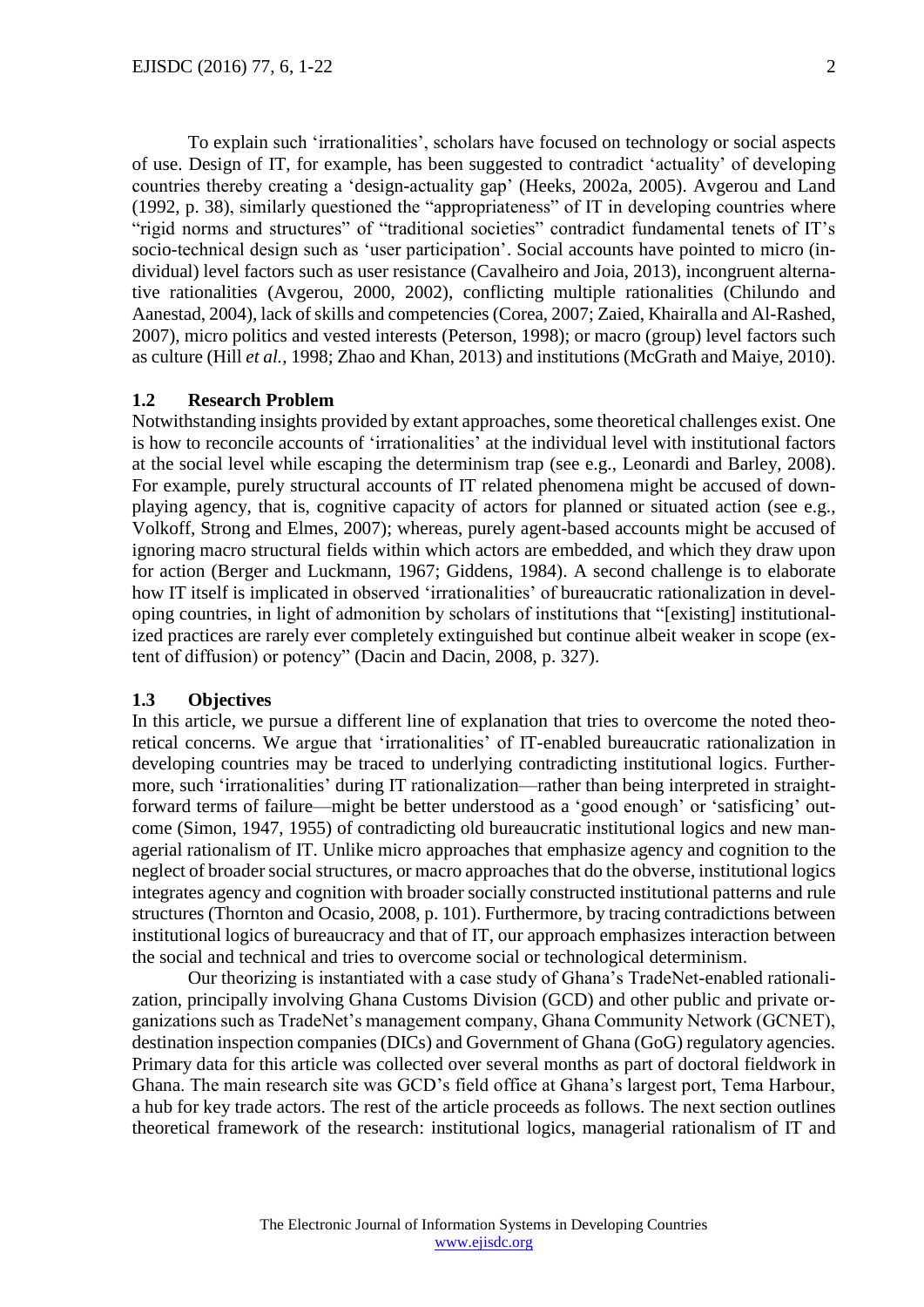neopatrimonial rent seeking logics of African bureaucracies. We then describe the research methodology followed by the case. We discuss findings and conclude with implications.

#### **2. THEORETICAL FRAMEWORK**

#### **2.1 Institutional logics**

Friedland and Alford (1991) in their examination of the relation between society, organizations and individuals, considered institutions as patterns of activity beyond the organizational level that are rooted in symbolism and material practices. Such symbols and practices provide resources for individuals, groups, or organizations to draw upon, elaborate or manipulate. Organizations and individuals draw upon such symbolic and material resources to shape their actions and give their experiences meaning; and in the process, reproduce such institutions. Institutional logics are thus the organizing principles that underpin individual practices, consistent with a given institution (Friedland and Alford 1991). Aside providing organizing principles, institutional logics also give motive and sense of self to social actors who in turn reproduce it through their action (Friedland and Alford, 1991, 232,248-252).

Friedland and Alford (1991, 248-249) defined institutional logics as "a set of material practices and symbolic constructions which constitutes its organizing principles and which is available to organizations and individuals to elaborate." Thornton and Ocasio (1999, p. 804) similarly defined institutional logics as "the socially constructed, historical patterns of material practices, assumptions, values, beliefs, and rules by which individuals produce and reproduce their material subsistence, organize time and space, and provide meaning to their social reality." In this way, institutional logics are consistent with the structurational view of new institutional theory with regard to the recursive interaction between structure and human action. For example, Powell and DiMaggio (1991, p. 23) suggested that a structurational account such as that of Giddens (1984) "provides a cognitive theory of commitment to scripted behaviors" that help explain how institutions reify through action.

By connecting individual agency and cognition with broader socially constructed institutional patterns and rule structures (Thornton and Ocasio, 2008, p. 101), institutional logics contrast with both rational choice theories that are narrowly individualistic and cognitivist and structural accounts that overlook situated agency. The institutional logic construct therefore, advances upon, and is distinguishable from new institutionalist accounts where institutions historically developed patterns of social actions and relations, which have acquired a taken-forgranted meaning, value, and significance—are not subject to individual cognitive considerations (Powell and DiMaggio, 1991). Jepperson's (1991, p. 143) definition of institution as "an organized, established, procedure" further stresses the structural, historical and taken-for-grantedness of institutions (Powell and DiMaggio, 1991, p. 23). As such, in contrast to the general institutional view that actors are passively subject to institutional scripts, institutional logic suggests that actors act based on their own cognition but that cognition is consistent with goals and taken-for-granted assumptions that are situated within a particular institutional context—a notion described as "embedded agency" (Thornton and Ocasio, 2008, 103-104).

Through the notion of embedded agency, institutional logics stresses that humans are not nonrational recipients and performers of taken-for-granted institutional scripts but act upon rationality embedded in an institutional context. Humans therefore navigate institutional structures in accordance with particular logics. Institutional logics influence mindful, rational behavior of individual actors in an organization who in turn shape institutional logics (Thornton, 2004). By providing a link between broader institutions and individual action, the institutional logics approach bridges macro, structural perspectives of institutional theorists like DiMaggio and Powell (1983) and micro, processual approaches of others like Zucker (1977). Situated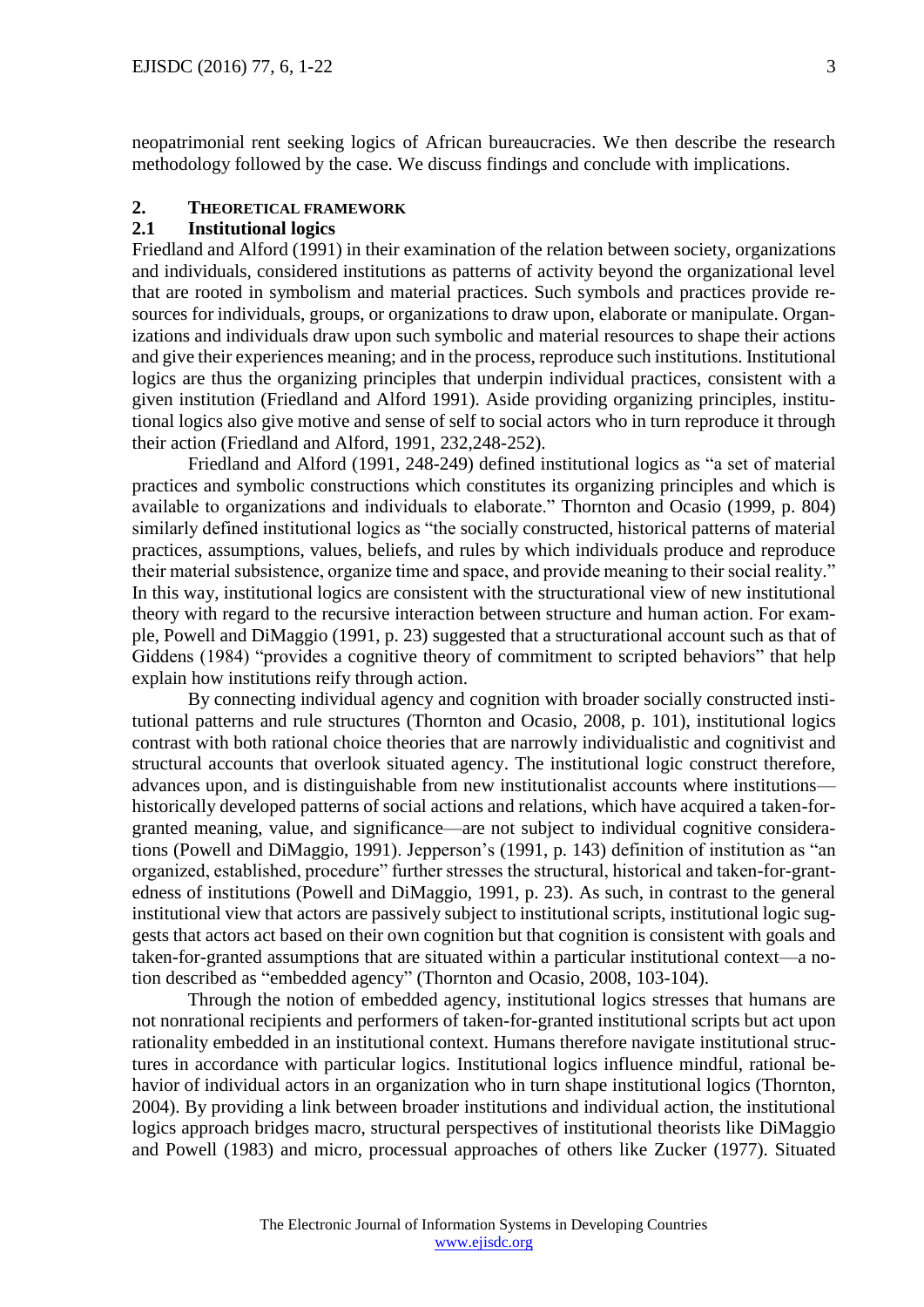action is further tied to beliefs and practices from wider institutional environments thereby overcoming critiques of diffusion and isomorphism studies such as Hasselbladh and Kallinikos' (2000).

Four aspects of institutional logics and their interplay are especially salient to this study. First, institutional logics provide organizing principles for action based on values and objectives of the institution (Friedland and Alford, 1991; Thornton and Ocasio, 2008) . Second, they contain assumptions about "means-ends relationships" (Thornton and Ocasio, 2008, p. 112). Third, institutional logics enable identity formation for individuals and organizations (Friedland and Alford, 1991; Thornton and Ocasio, 2008). Finally, institutional logics are domain specific and multiple institutional logics might exist within an organization (Friedland and Alford, 1991; Powell and DiMaggio, 1991; Thornton and Ocasio, 2008).

#### **2.2 Managerial Rationalism**

Managerial rationalism, among other things, stresses efficiency, effectiveness, control and accountability—attributes typically associated with business. In developing countries, external coercive pressures toward organizational isomorphism have increasingly bore on states to become more managerial than bureaucratic. Since the 1980s, when the public administration paradigm of New Public Management (NPM) began to take hold in many developed countries, mimetic, coercive and normative influences (Powell and DiMaggio, 1991) from international development donors have mounted on developing countries to similarly emphasize managerial rationales such as efficiency, market mechanisms and transparent practices (Hood, 1995; McCourt, 2001; Minogue, 2001, p. 6; Sulle, 2010).

Along such lines of donor-driven managerial rationalism, Minogue (2001, p.6) draws attention to the regime of 'good governance' being promoted by international development organizations, sometimes incorporating elements of public managerial reform (DFID, 1997; The WorldBank Group, 1994; UNDP, 1998). This approach of packaging good governance initiatives and conditionalities with requirements for public managerial reform is suggested as a recipe for more responsive public services and ultimately for development (see e.g., The World Bank Group, 1997).

The uptake of such managerial rationalism in developing countries varies according to the particular element being considered. Some of the more common elements have been privatization and downsizing of bureaucracies as a core part of structural adjustment programs championed by the World Bank and International Monetary Fund (IMF) (Polidano, 2001, p. 46). In addition, many developing countries have experimented with other aspects of managerial rationalism such as corporatization (converting civil service departments into free-standing agencies within or outside the civil service) (Polidano, 2001, p. 47). Ghana and several other African countries, for example, have merged their customs and income tax departments into corporatelike national revenue authorities to promote effectiveness of internal revenue mobilization (Polidano, 2001, p. 47). Various other examples of managerial rationalism have been promoted by international development donors in Ghana and other African countries' bureaucracies (se ee.g. de Merode and Thomas, 1994; Dodoo, 1997; Christiansen, 1998; McCourt, 1998; Polidano, 1999).

In the context of Ghana's TradeNet implementation, managerial rationalism was pursued through training of bureaucrats in new ways of performance and management as well as TradeNet-enabled rationalization of customs clearance practices by automation and integration. For example, as part of managerial rationalism championed by the World Bank and IMF in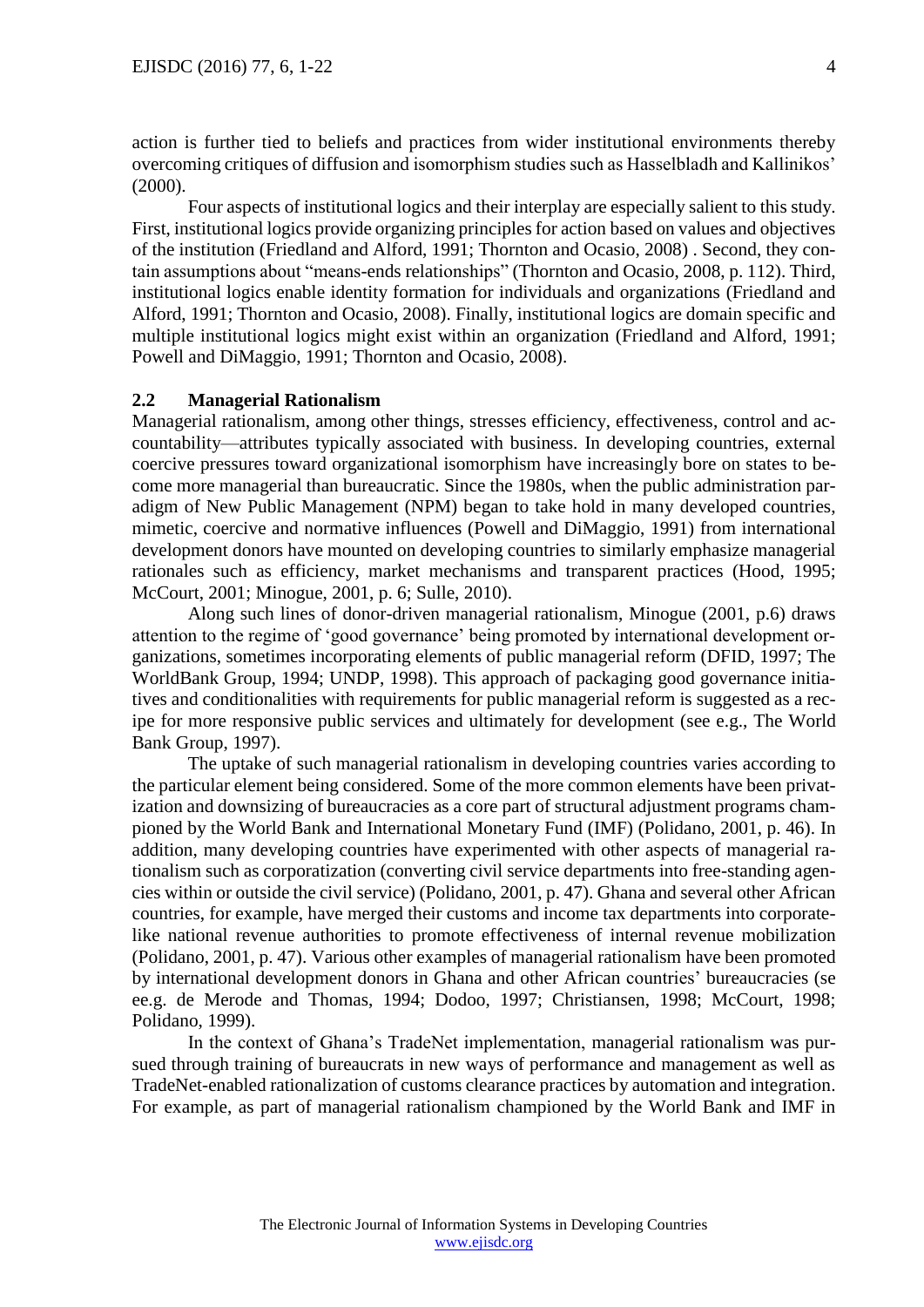1

Ghana, the GCD became an ISO 9000 certified organization (World Bank Group, 2010).<sup>1</sup> Unsurprisingly, we found during our research interviews that several customs officers and government bureaucrats generally spoke in jargons consistent with logic of managerial rationalism such as "revenue targets", "performance review", "turnaround time". "KPI (key performance indicator)" etc. As an artefact meant to enable rationalization of customs clearance processes, TradeNet was inscribed (Akrich, 1992; Heeks, 2005) with such managerial rationalism to accomplish rationalization objectives.

#### **2.3 Bureaucratic Logic of Neopatrimonial Rent Seeking**

Neopatrimonialism, an established concept in political science and political economy, has been widely applied to shed light on the nature of institutions in developing countries, particularly those in Africa (Bratton and Van de Walle, 1994; Chabal and Daloz, 1999; Van de Walle, 2001a). Clapham (1985, p. 48) defines it as "a form of organization in which relationships of a broadly patrimonial type pervade an administrative system which is formally constructed on rational-legal lines. Officials hold positions in bureaucratic organizations with powers which are formally defined, but exercise those powers [...] as a form [...] of private property". Neopatrimonialism is therefore understood as a hybrid institutional arrangement that combines an apparent formal, modern, rational-legal administrative apparatus (the "neo"), with a patrimonial system wherein elites control public offices for private gain (Bratton and Van de Walle, 1997). It is a co-existence of Weber's 1922 (1978) two ideal types of patrimonial and rational-legal domination (Eisenstadt, 1973; Clapham, 1985, p. 48; Bratton and Van de Walle, 1997, p. 62). Social and political structures, as a result, differ fundamentally from the formalized modalities of official conduct in a rational-legal system (Erdmann and Engel, 2006).

Van de Walle (2001b) has suggested that states vary in degree of neopatrimonialism from ideal types of completely patrimonial to completely rational-legal. Scholars like Bratton and van de Walle (1997), Chabal and Daloz (1999), show how in classic neopatrimonial states, institutional decision-making can be personalized by actors and their personal networks within and without the state structure. Such actors act upon a logic of personal, rather than national interest, and may exist at all levels from the top right down to the street-level bureaucracy. Cammack (2007, p. 600) notes that "policy decisions about development and governance are subordinated to that single, overriding [personal] goal." In the African context, separation between the private and public realms—the basis of modern conceptions of the state and public administration—is said to be thin or non-existent (von Soest, 2006).

Proponents have contended that neopatrimonialism distinguishes African institutions from others (Medard, 1982; Bratton and Van de Walle, 1997; Chabal and Daloz, 1999; Englebert, 2000). Bratton and van de Walle (1997, p. 277) for example, argue that "the distinctive institutional hallmark of African regimes is neopatrimonialism". Opponents have however cautioned against such tendency of "overgeneralization about Africa" (Degrassi, 2008, p. 110). Sensitized by such positions, this study does not seek to ascribe neopatrimonialism to African states or developing countries as an intrinsic feature. Rather, it is posited that as in the case of Ghana, several characteristics of the bureaucracy are consistent with neopatrimonialism and rent seeking models—and that these define an institutional logic that helps explain 'irrationalities' in TradeNet rationalization. Such characteristics of neopatrimonial states include systematic concentration of power, personalization of official resources, corruption and rent seeking (Mbaku, 1996, 1998; Bratton and Van de Walle, 1997, 63-65; Kelsall, 2011, 2012).

<sup>&</sup>lt;sup>1</sup> ISO 9000 is a management standard that prescribes quality guidelines to increase business efficiency and customer satisfaction. It aims to embed a managerial quality system within an organization, increase productivity, reduce costs, and ensure output quality.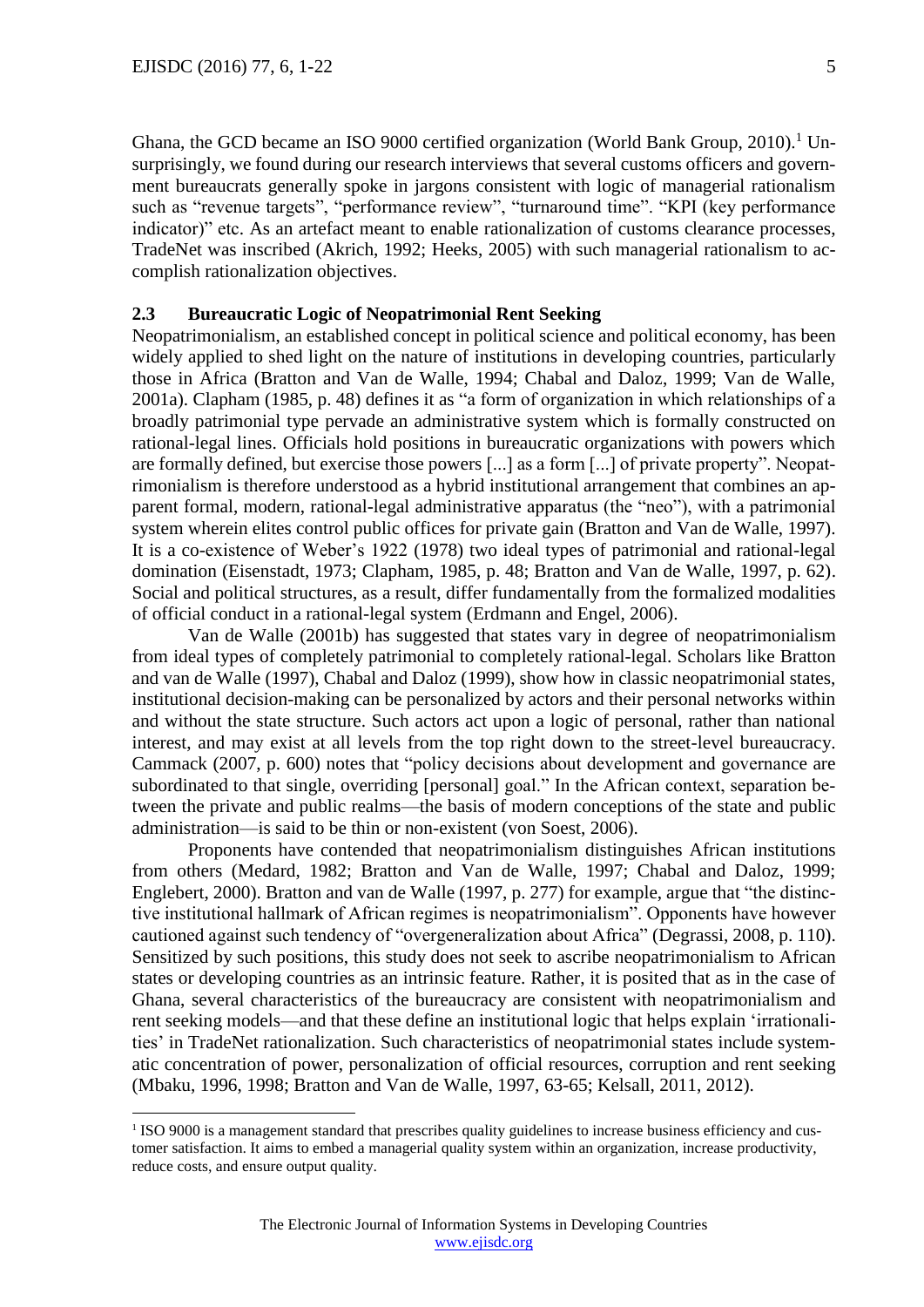1

Rent seeking, a related concept developed within neoclassical economic theory (e.g., Krueger, 1974), elaborates another important aspects of the political economy of Africa's underdevelopment (e.g., Mbaku, 1998; Herbst, 2000; Mkandawire, 2013). Rents are defined as a "premium above opportunity costs for a given set of resources" (Lewis, 1994, p. 440) and occur when non-market forces such as politics or corruption, distort mechanisms of a free market. Rent seeking behaviors often arise from "politically mediated opportunities for obtaining wealth through non-productive economic activity" (Boone, 1990, p. 427). Lewis (1994, p. 438) has similarly noted a "mutually reinforcing pattern of neopatrimonial governance and a rentier economy." Both neopatrimonialism and rent seeking are therefore underpinned by informal structures where strong formal ones might exist. Boone (1994) in her study of state-business

relations during trade liberalization reforms in two West African coastal countries similar to Ghana, found that "liberalization failed to suppress commercial rent seeking" and that "tradecentered renteerism is rooted in structural features of the West African economies. Kellsall (2011, p. 3) also observed that, "when it comes to state-business relations, there are significant disincentives to [...] making regulation transparent [...] because markets in most African countries are poorly developed political power is often the easiest route to wealth."

Regarding the link between rent seeking and bureaucratic corruption, Mbaku (1998, p. 209) argues that developing countries are "characterized by weak, inefficient and nonviable constitutional rules and economies" and hence, "civil servants [...] are able to extort bribes from entrepreneurs seeking favors." Bureaucratic corruption, in this view, is "primarily rent-seeking behavior and is directly related to government intervention in private exchange." For example, corruption remained a topical issue in Ghana and most Ghanaians perceived their government and bureaucrats as corrupt (Afrobarometer, 2014). The issue of corruption at customs was indirectly explored in our research through interview accounts of customs declarants and informal discussions with bureaucrats. Corruption was found to involve both formal, state-sanctioned practices and informal personal practices such as bribery, extortion or pilfering by some bureaucrats.

In the formal sense, a consequence of several GoG agencies mandated in customs clearance by law was that such agencies charged rents like 'inspection fees' or 'levies' autonomously and without coordination. The Ghana Museums and Monuments Board (GMMB) for example, were to charge handicraft exporters 50 Ghana pesewas per item, $2$  to issue supporting documents to an IDF.<sup>3</sup> Such practices caused tensions between traders who felt extorted from, and bureaucrats who failed to acknowledge that their various 'small fees' created additional hidden costs (we witnessed feuding between traders and bureaucrats at a TradeNet workshop). GoG-sanctioned rent-seeking did not only have historical roots,<sup>4</sup> but were also attributable to perennial budget deficits and generally poor public finance which meant that under-funded GoG agencies

<sup>2</sup> 50 pesewas, or about 13 US cents as of October 2015. E.g., a cargo container with 1000 woodcarvings would cost an exporter 1000\*0.13, or \$130 for 'inspection fees' to one of several agencies in charge of regulating woodcarvings. These payments were not 'official', meaning while legal, they were not part of the payments collected by GCD into national treasury.

<sup>&</sup>lt;sup>3</sup> In the example of GMMB, the document was to confirm that inspected export-bound items were not antiques of national significance. Handicraft exporters interviewed complained they did not need such inspection because they dealt in new decorative artefacts with no antique value.

<sup>&</sup>lt;sup>4</sup> African states, through their customs administrations historically collect between 20 to 60 per cent of national revenues in the form of trade-related duties, levies and taxes (Cantens, 2012, p. 1). Ghana's 2011 figure was nearly 40 per cent, roughly the same as all direct domestic tax receipts to the state (Bank of Ghana, 2012, p. 3). Aside that, the customs administration in Ghana has been a primary instrument of state revenue collection since colonial times (see e.g., Chalfin, 2010).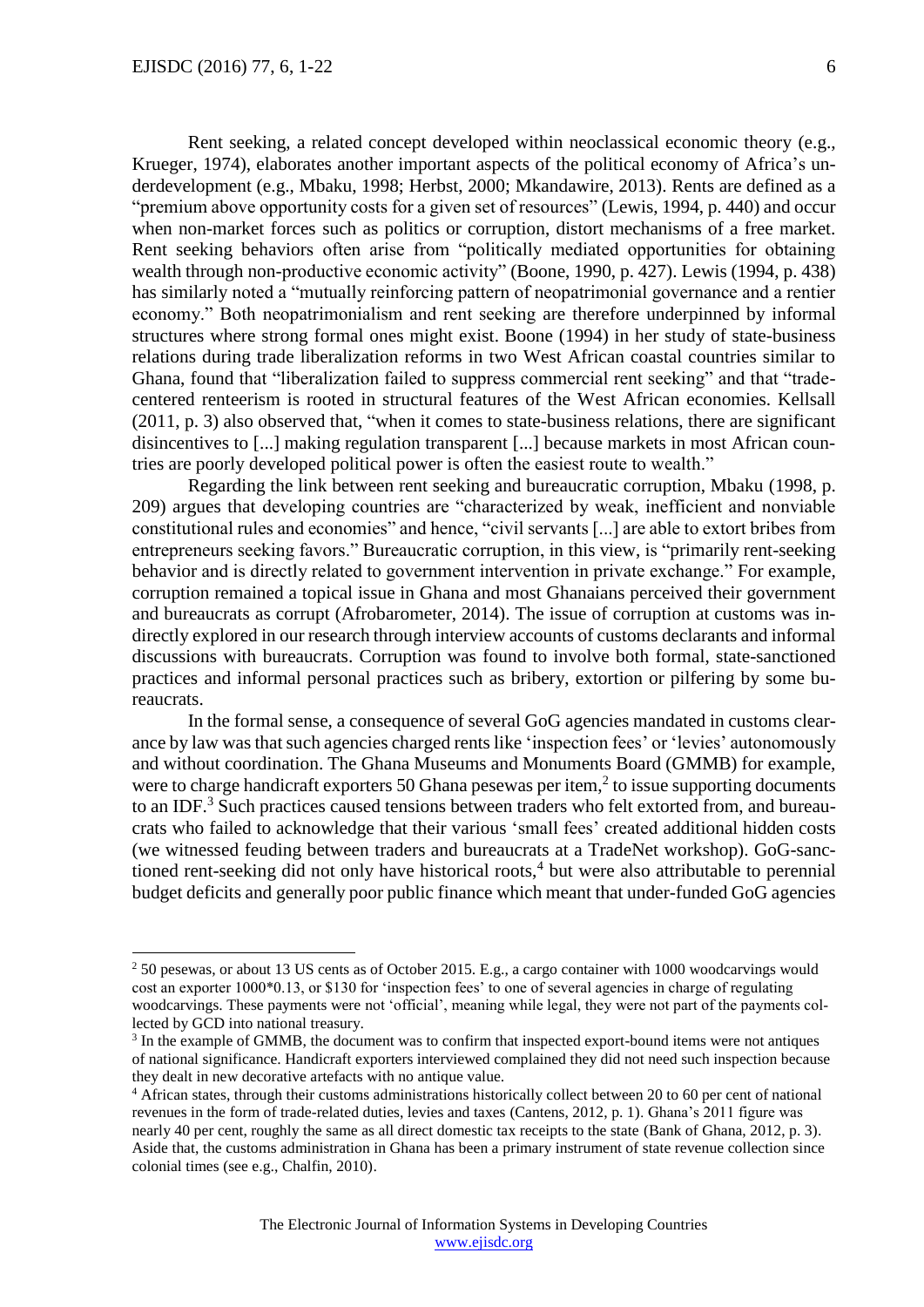were pressured to generate external funds. The theoretical constructs presented in sections 2.1 - 2.3 are briefly summarized in Table 1 below.

|                                                                       | Institutional logic                                                                                                                                                                                                                                                                                                                                                                 | Instantiations/example of institutional logics                                                                                                                                                                                                                                                                                                                                                                            |                                                                                                                                                                                                                                                                                                                                                            |
|-----------------------------------------------------------------------|-------------------------------------------------------------------------------------------------------------------------------------------------------------------------------------------------------------------------------------------------------------------------------------------------------------------------------------------------------------------------------------|---------------------------------------------------------------------------------------------------------------------------------------------------------------------------------------------------------------------------------------------------------------------------------------------------------------------------------------------------------------------------------------------------------------------------|------------------------------------------------------------------------------------------------------------------------------------------------------------------------------------------------------------------------------------------------------------------------------------------------------------------------------------------------------------|
|                                                                       |                                                                                                                                                                                                                                                                                                                                                                                     | <b>Managerial rationalism</b>                                                                                                                                                                                                                                                                                                                                                                                             | Neopatrimonial<br>rent<br>seeking logic                                                                                                                                                                                                                                                                                                                    |
| Opera-<br>tional def-<br>inition                                      | The socially constructed,<br>historical patterns of ma-<br>terial practices, assump-<br>tions, values, beliefs, and<br>rules by which individu-<br>als produce and repro-<br>duce their material sub-<br>sistence, organize time<br>and space, and provide<br>meaning to their social re-<br>ality<br>(Thornton)<br>and<br>Ocasio, 1999, p. 804)                                    | Administrative logic based<br>on business-like or 'mana-<br>gerial' principles such as<br>efficiency,<br>effectiveness,<br>accountability etc.                                                                                                                                                                                                                                                                            | Administrative<br>logic<br>based on private misuse<br>or abuse of public office<br>for personal benefit e.g.<br>through rents that arise<br>from "politically medi-<br>ated opportunities for<br>obtaining<br>wealth<br>through non-productive<br>economic<br>activity"<br>(Boone, 1990, p. 427)                                                           |
| Applica-<br>ble do-<br>main                                           | Most organizations have<br>multiple and/or dominant<br>logics                                                                                                                                                                                                                                                                                                                       | 'New' IT interventions and<br>administrative reform para-<br>digms such as NPM meant<br>to reform 'old' public ad-<br>ministration (bureaucracy)                                                                                                                                                                                                                                                                          | Public administrations<br>(bureaucracies),<br>espe-<br>cially in developing<br>countries like those in<br>Africa with weak for-<br>institutions<br>mal<br>state<br>and strong informal ar-<br>rangements.                                                                                                                                                  |
| Signifi-<br>cance                                                     | Stresses that humans are<br>not nonrational recipients<br>and performers of taken-<br>for-granted institutional<br>scripts but act with ration-<br>ality embedded in an in-<br>stitutional context. Insti-<br>tutional logics influence<br>mindful, rational behav-<br>ior of individual actors in<br>an organization who in<br>turn shape institutional<br>logics (Thornton, 2004) | Since<br>the<br>1980s,<br>when<br>NPM began to take hold in<br>many developed countries,<br>mimetic, coercive and nor-<br>mative pressures from in-<br>ternational<br>development<br>agencies and others have<br>mounted<br>developing<br>$\,$ on $\,$<br>countries to similarly em-<br>phasize managerial ration-<br>ales leading to a kind of<br>global institutional isomor-<br>phism (Powell and DiMag-<br>gio, 1991) | Articulates how dys-<br>functional<br>administra-<br>tion practices like rent<br>seeking<br>and<br>corrup-<br>tion-typical in devel-<br>oping countries, though<br>not exclusive to them-<br>emanate from or are re-<br>lated to the 'hybrid' for-<br>(bureaucratic)/in-<br>mal<br>formal (traditional/pat-<br>rimonial)<br>institutional<br>arrangements. |
| Key ac-<br>tors/<br>champi-<br>ons/ asso-<br>ciated<br>mostly<br>with |                                                                                                                                                                                                                                                                                                                                                                                     | "Saints" -powerful elites<br>champion<br>reforms<br>who<br>1998,<br>(Peterson,<br>$44-47$<br>e.g. International organiza-<br>tions such as World Bank,<br>state agents such as 're-                                                                                                                                                                                                                                       | "Demons" -people who<br>undermine<br>infor-<br>an<br>mation system reform<br>(Peterson, 1998, 47-50)<br>e.g. Public officials (bu-<br>often<br>reaucrats)<br>re-<br>sistant to change and                                                                                                                                                                  |

**Table 1. Overview of Theoretical Constructs**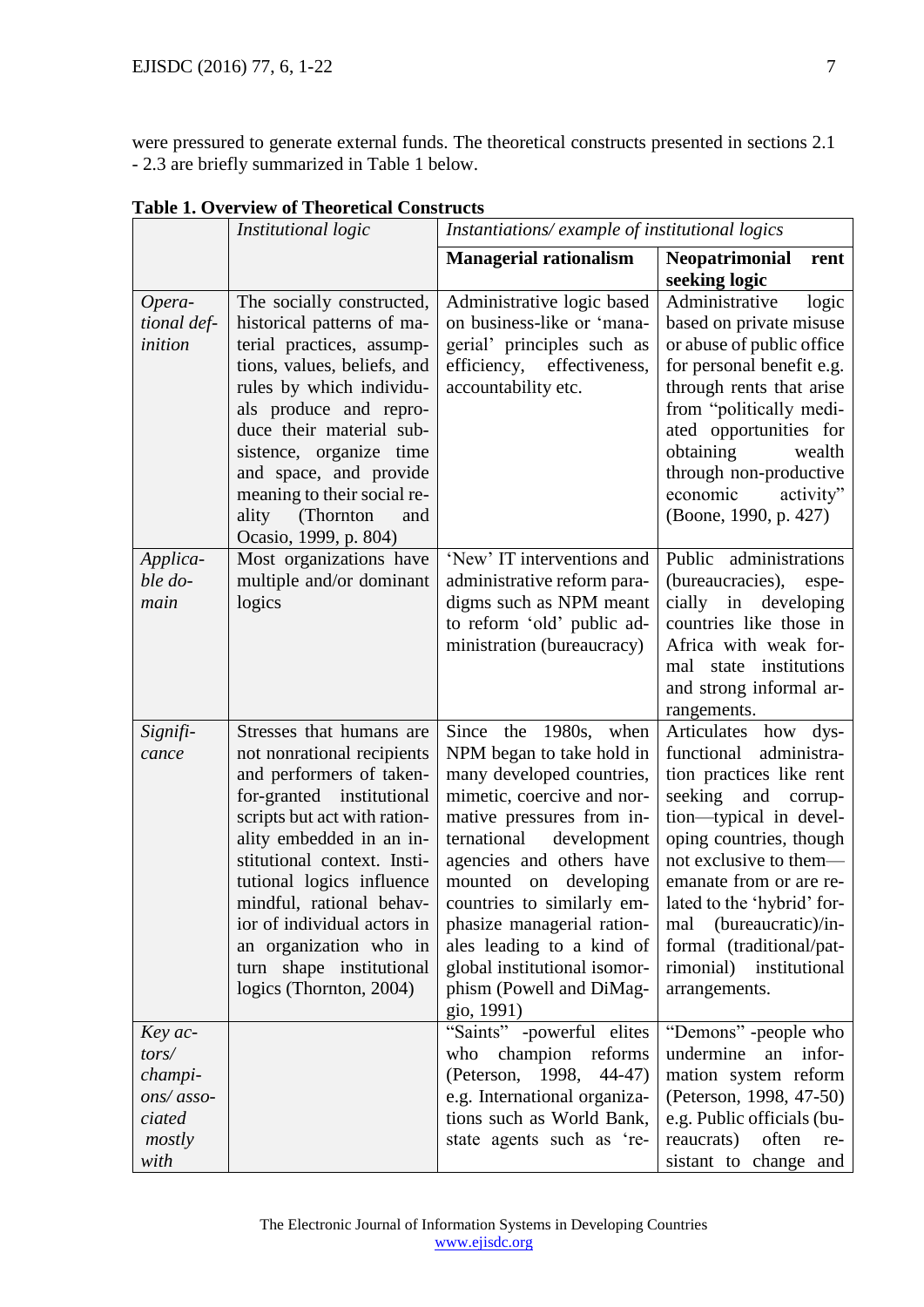|  | formist' government offi- adept at 'traditional'<br>cials; "Wizards" -technical   practices even if riddled<br>experts who advocate for with dysfunctionalities.<br>technology (Peterson,<br>1998, 50-52) e.g. IT staff |  |
|--|-------------------------------------------------------------------------------------------------------------------------------------------------------------------------------------------------------------------------|--|
|--|-------------------------------------------------------------------------------------------------------------------------------------------------------------------------------------------------------------------------|--|

#### **3. METHODOLOGY**

To understand *how* and *why* of 'irrationalities' occurred in IT-enabled rationalization in a developing country bureaucracy, case study approach was deemed appropriate (Yin, 2009). The study was interpretive and sensitized by theoretical concerns from extant literature (Walsham, 2006). The case of Ghana's TradeNet-enabled customs clearance rationalization was chosen because it is neither a straightforward success nor failure. Although TradeNet had a noticeable impact on certain performance indicators and has been widely cited as successful IT rationalization (De Wulf, 2005; World Bank Group, 2010; Asuliwonno, 2011; Adaba and Rusu, 2014), it has not achieved its design and implementation goal as a 'single window' platform.

The research relied on several data sources with constant interplay between data and sensitizing theoretical constructs. Primary data was collected over an intensive three-month period spent mainly within GCD's field office at Ghana's main port, Tema Harbor. It consisted chiefly of open-ended formal and informal interviews with 65 informants in total, comprising street-level bureaucrats, senior officers, customs declarants (freight forwarders, importers, exporters) and others involved in customs clearance and Ghana's trade sector generally. Additional data analysed were field notes and memos from participant observations of the trading operations of exporters, importers, freight forwarders and clearing agents; transcriptions from TradeNet workshops; systems demonstrations and observations of TradeNet use, trade processing and port operations at Tema Harbor; archival data in the form of reports, filed documents, website contents, project documents and artifacts; newspaper clippings and other records from credible public sources.

The interviews aimed at understanding the nature and justifications for informants' customs clearance practices and everyday use of TradeNet. Attention was paid to capturing a host of "voices" pertinent to the phenomenon (Myers and Newman, 2007) while probing tensions, inconsistencies and 'irrationalities' that emerged (Avgerou, 2000). Interviews were concluded when it became apparent that theoretical saturation had been reached and no additional insights were being identified (Eisenhardt, 1989). Informants were chosen through combination of purposive and snow-balling techniques (Bryman, 2001). For example, at the onset of data collection, while interviewing a key informant at the Ghana Export Promotion Authority (GEPA) for background on Ghana's exports and TradeNet, the informant invited me, impromptu, to attend an ongoing workshop to brief exporters on TradeNet. The workshop quickly devolved into a protracted feud between the exporters—mostly small business owners struggling within the country's ailing economy—and organizers, over what the exporters perceived as "extortionate fees" pushed on them through TradeNet. It was at this chance workshop that the institutional contradictions of Ghana's TradeNet first came to my attention. It was also at this workshop that I met (and later interviewed) several key informants who referred me to other well-placed informants.

Most interviews were audio recorded, transcribed and analyzed—during and after the data collection phase—for themes, patterns and processes (Yin, 2013), with aid of qualitative analysis software (Atlas.ti). Despite assurances, few respondents were reluctant to be recorded; and in such cases, I took detailed notes. The duration of interviews varied from thirty minutes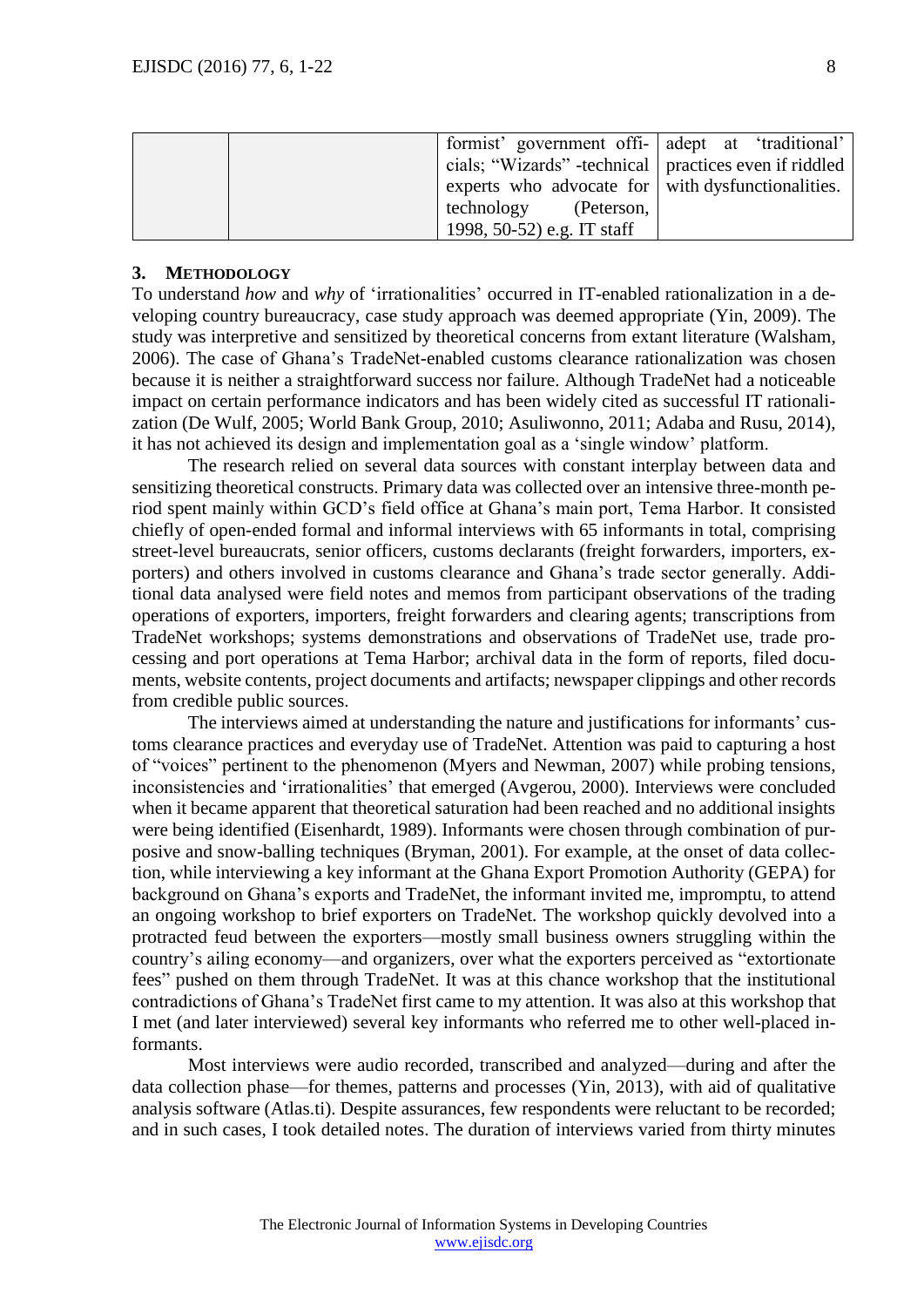to three hours. Following the methodological suggestions of Robey and Boudreau (1999), analysis focused on discrepancies evident in data both during and after collection; in our specific case such discrepancies related to perceived 'anomalies' or 'irrationalities'. Interview data was analysed with three broad objectives in mind (Oates, 2005): to provide directly relevant insight into the phenomenon of study; to build a rich description of the research phenomenon and its organizational and historical context; and to explore alternative understandings, issues and questions beyond what is directly elicited through the sensitizing theoretical framework.

#### **4. CASE STUDY**

#### **4.1 Background**

-

In the 1990's the government of Ghana (GoG) undertook trade policy reforms as part of neoliberal economic policies that the World Bank (WB) and International Monetary Fund's (IMF) championed during structural adjustments in many developing countries (see e.g., Kraus, 1991). Because of Ghana's strategic geography and seaport access, GoG and its donors were guided by a vision to 'open up' Ghana to the rest of the world by supporting export and enterprise development to boost private sector competitiveness and attract foreign direct investment (FDI). But a decade after structural adjustments, intended outcomes had failed to reach desirable levels. Hence, after policy reviews, Ghana's donors, chiefly WB, recommended a series of additional measures intended to eliminate constraints to trade and investments (De Wulf, 2005). Core to these measures were reforms of GoG 'front line' agencies involved in trade and investment such as the Customs Excise and Preventive Services (CEPS). 5

To that end, GoG and WB, implemented the Ghana Trade and Investment Gateway (GHATIG) project, a reform program that ran from 1999-2005 then extended until 2009. GHATIG's goal was to make Ghana a 'Gateway to West Africa' and to "attract a critical mass of Export oriented FDI into Ghana to accelerate export-led Growth of the National Economy" (The World Bank Group, 2010, p. 50). GHATIG, it was hoped, would not only improve competitiveness of local private enterprises but also make Ghana the most competitive investment destination among its peers in the West African sub-region. These objectives were in line with GoG's neoliberal developmental agenda to become a middle-income country by 2020 through its Poverty Reduction Strategy (GPRS) that called for the country to develop "competitive advantages", cater to export markets and to make the private sector an 'engine of growth' (World Bank Group, 2010, 9-10).

Trade facilitation was central to GHATIG, and automating and integrating customs clearance became an important agenda. After a GoG delegation had visited countries with good trade facilitation programs, e.g. New Zealand, Singapore, Mauritius, and Malaysia, the Singapore and Mauritius models were deemed most desirable. These two models indicated that aside benefits of speeding up trade flows; there was great potential for government revenue mobilization. For example, Mauritius had become a leading textile and garment exporter partly because of technology deployed to facilitate trade, whereas Singapore's TradeNet, developed at a cost of about USD 11 million in 1987, eventually saved around USD 1 billion per year in productivity (Yasui and Engman, 2005, p. 16). Consequently, GoG selected Crimsonlogic, a Singaporean company that developed Singapore's TradeNet and transferred the technology to Mauritius, to provide a similar system for Ghana. By 2003, TradeNet began fully operating at Ghana's main seaport, Tema Harbor, and subsequently at all ports in the country.

<sup>5</sup> CEPS was later renamed Ghana Customs Division (GCD) after organizational reforms in 2004 that combined it with three other major revenue agencies to form the Ghana Revenue Authority (GRA). The renaming was in part to signal a shift from CEPS' original core enforcement functions to a more service oriented modern organization.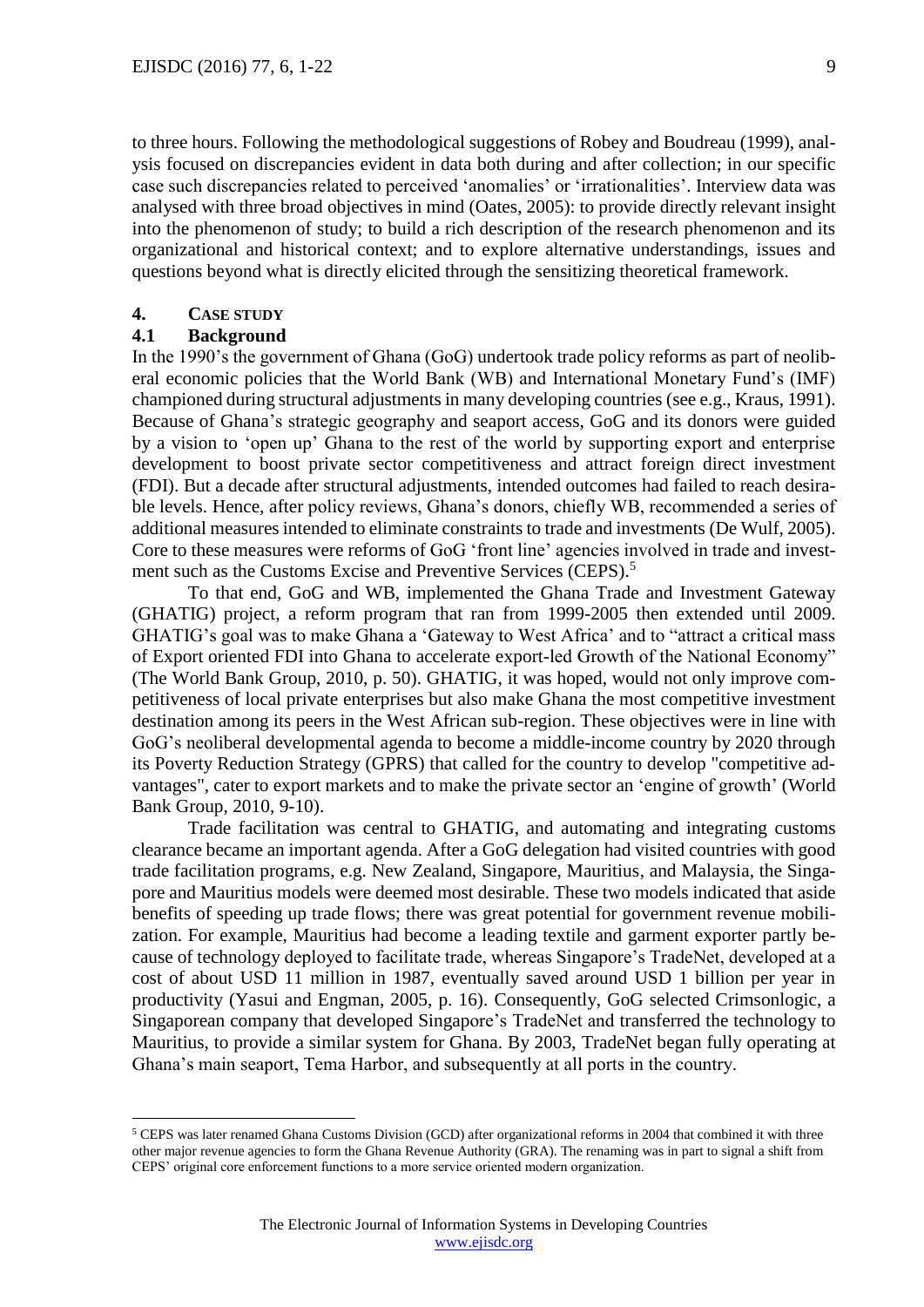1

#### **4.2 TradeNet Postimplementation**

TradeNet was designed to enable processing of customs clearance documents, duties, taxes and data on Ghana's imports and exports. It also allowed centralization of steps in the import and exports clearance process and served a dual purpose of facilitating trade and supporting GOG's revenue mobilization. As a business-to-government (B2G) platform, it was meant to integrate several public and private actors in the trading community such as the Ministry of Finance and Economic Planning (MOFEP), Ministry of Trade and Industry (MOTI), banks, over twenty GoG regulatory agencies, shippers, freight forwarders, etc.

Prior to TradeNet, customs clearance and data flow between members of the trading community was convoluted and involved duplications and inefficiencies. Such processes were mostly paper based, labor intensive, time consuming, costly and error-prone, requiring multiple transcription and data entries. For consignments to be cleared, between 13-30 steps had to be completed over several weeks, depending on the nature of goods.<sup>6</sup> Trade data were also manually compiled from paper records, thereby causing delays, inaccuracies and costs. These inefficiencies created opportunities for bureaucrats to command 'facilitation fees' (bribes) to 'speed up' for anxious declarants, e.g. by allowing queue jumping or manipulating the process altogether. GoG annually suffered revenue losses because the system's inefficiencies enabled private profiteering by creating an informal, intransparent facilitation economy (demand and supply for efficient service). Thus, customs, for several years, had been counted among the most corrupt bureaucracies in Ghana (see e.g, SOAS, 2001).

TradeNet integration and automation which was carried out under an 'organizing vision' (Swanson and Ramiller, 1997) referred to as a 'single window' and was meant to reduce transaction costs for declarants, make GoG's regulatory operations effective and efficient and to enhance revenues. For example, declarants were to electronically submit one online document, the IDF, to fulfil all regulatory, taxation, exemptions, permit and other requirements. In reality however, ten years after implementation, the 'single window' vision was not fully realized. The next two sections present two TradeNet-enabled practices meant to illustrate mixed outcomes of IT toward the two broad objectives of Ghana's customs clearance reforms, trade facilitation and revenue mobilization.<sup>7</sup> The first practice, IDF processing, illustrates 'irrational' outcome and the second, risk controls, an outcome consistent with rationalization goals of IT.

<sup>6</sup> GCNET, the public-private administering company of TradeNet reports that after TradeNet implementation, 75% of clearance at Tema port now takes 1-5 days with only 11% taking more than 5 days

<sup>7</sup> Given constraints of this article, only two customs clearance practices from the case study are illustrated. In reality, customs clearance process is highly complex and involves several specific 'customs regimes' with varying practices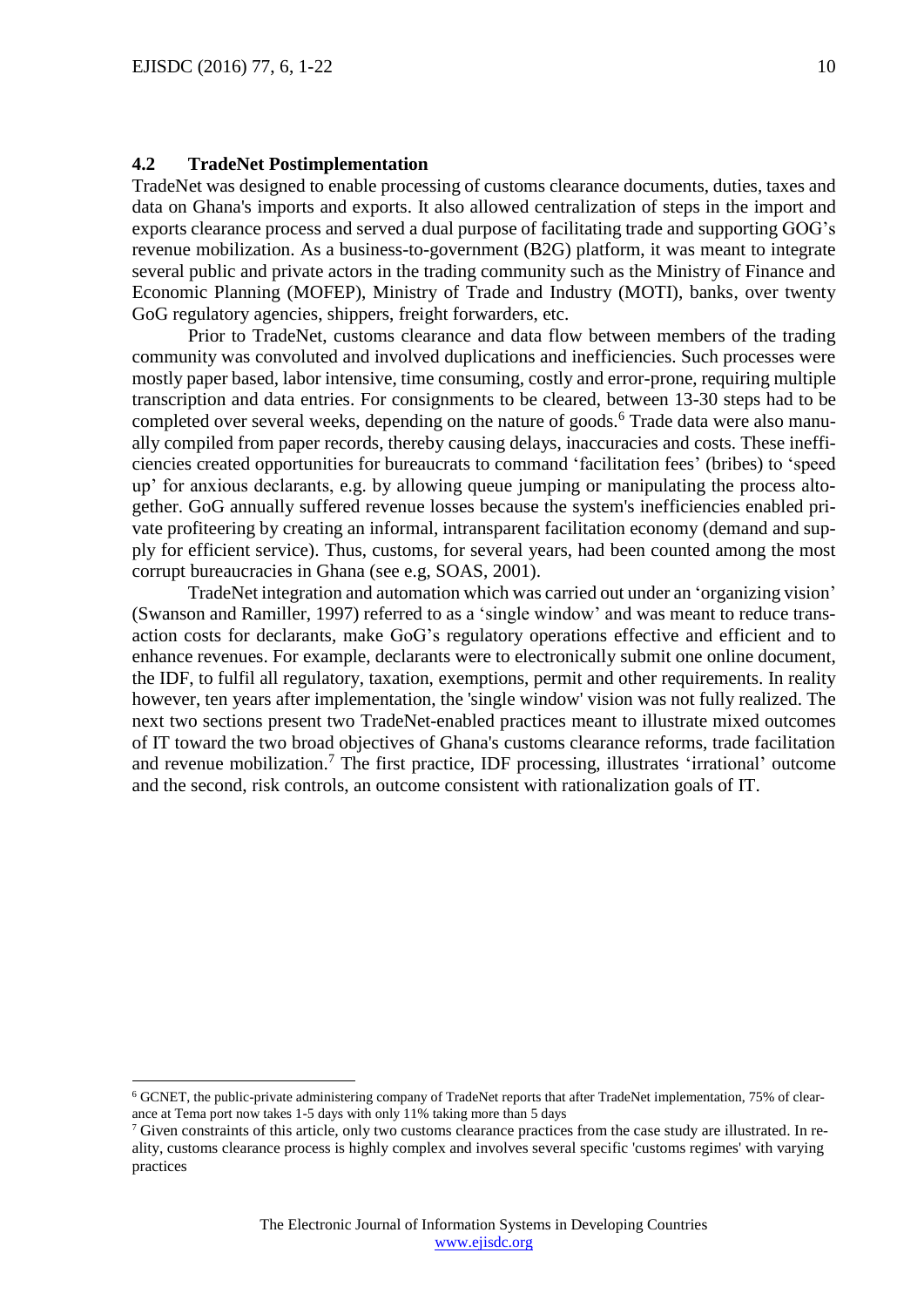#### **4.3 TradeNet Implication in Trade Facilitation: IDF Processing**

The customs clearance process involved the following simplified steps: $8(1)$  A declarant completed the IDF online via the TradeNet interface (2) GCD through its outsourced private agents, the destination inspection companies (DICs) classified and valued the goods, assessed applicable duties and taxes and issued a final valuation and classification report (FCVR) electronically (3) Declarant paid applicable duties and taxes at bank and physically submitted payment receipts, along with paper copies of IDF and supporting documents to customs (4) Customs bureaucrats undertook compliance steps that included paper document verification (5) If documents were approved, notification was relayed electronically to declarant via TradeNet and the declarant was sent for a physical inspection of the goods to fulfil security, compliance and regulatory requirements before final clearance (5b) Declarant undergoes physical checks by port guards and other GoG agents before exiting the port. As described, important steps remained paper-based, requiring declarants to print out the electronic IDF and present to bureaucrats faceto-face. This was despite TradeNet's affordance to fully automate and integrate IDF processing into a single electronic step for declarants.

The resulting mode of IDF processing at GCD may be viewed as a compromise between the 'single window' organizing vision of TradeNet and pre-TradeNet manual clearance procedures that took place in the 'long room'. Prior to IT automation at GCD, the 'long room' was where customs clearance was mostly carried out. 'Long room' is an elongated hallway where bureaucrats sat behind a row of adjoining glass-front partitions (multi-windows) to interact with and assist declarants to process declarations. The overall process was tightly coupled, with each step highly dependent on the next and hence highly susceptible to the discretion of bureaucrats, and easily prone to errors and inefficiencies. Furthermore, at the various stages of face-to-face interaction, the IDF was prone to tampering and falsification to evade taxes and duties.

Despite such known limitations of manual, paper-based steps, several bureaucrats preferred paper-based to full electronic IDF processing with TradeNet. This 'irrationality' was puzzling to senior customs officials who routinely encouraged officers to use TradeNet's electronic IDF capabilities fully. As one administrator lamented:

*[Customs] officers have so much confidence in paper that even at times the receipt that has been issued [...] it is connected [to TradeNet] so once you click on the declaration, you will see that payment has been done. So you don't really need the physical receipt for anything. But [...] they still want to see it though it doesn't add anything.*

To be clear, some steps such as payment of duties and taxes were constrained by lack of supporting infrastructure like reliable third-party online payment options while steps like physical inspection of goods by customs bureaucrats or their proxies were mandated by law. But customs bureaucrats' preference for paper documentation—when a simple IDF number sufficed to electronically access and process clearance documents—was puzzling and had less clear justifications.

#### **4.4 TradeNet Implication in 'Revenue Mobilization': Risk Controls**

One practice that was effectively rationalized through TradeNet was risk control. This refers to measures taken by customs to minimize "revenue risks" to GoG. "Revenue risks" was a term officials used to describe losses through such means as non-payment of duties and taxes or

-

<sup>&</sup>lt;sup>8</sup> The steps represent a standard case where no special steps apply and the IDF is approved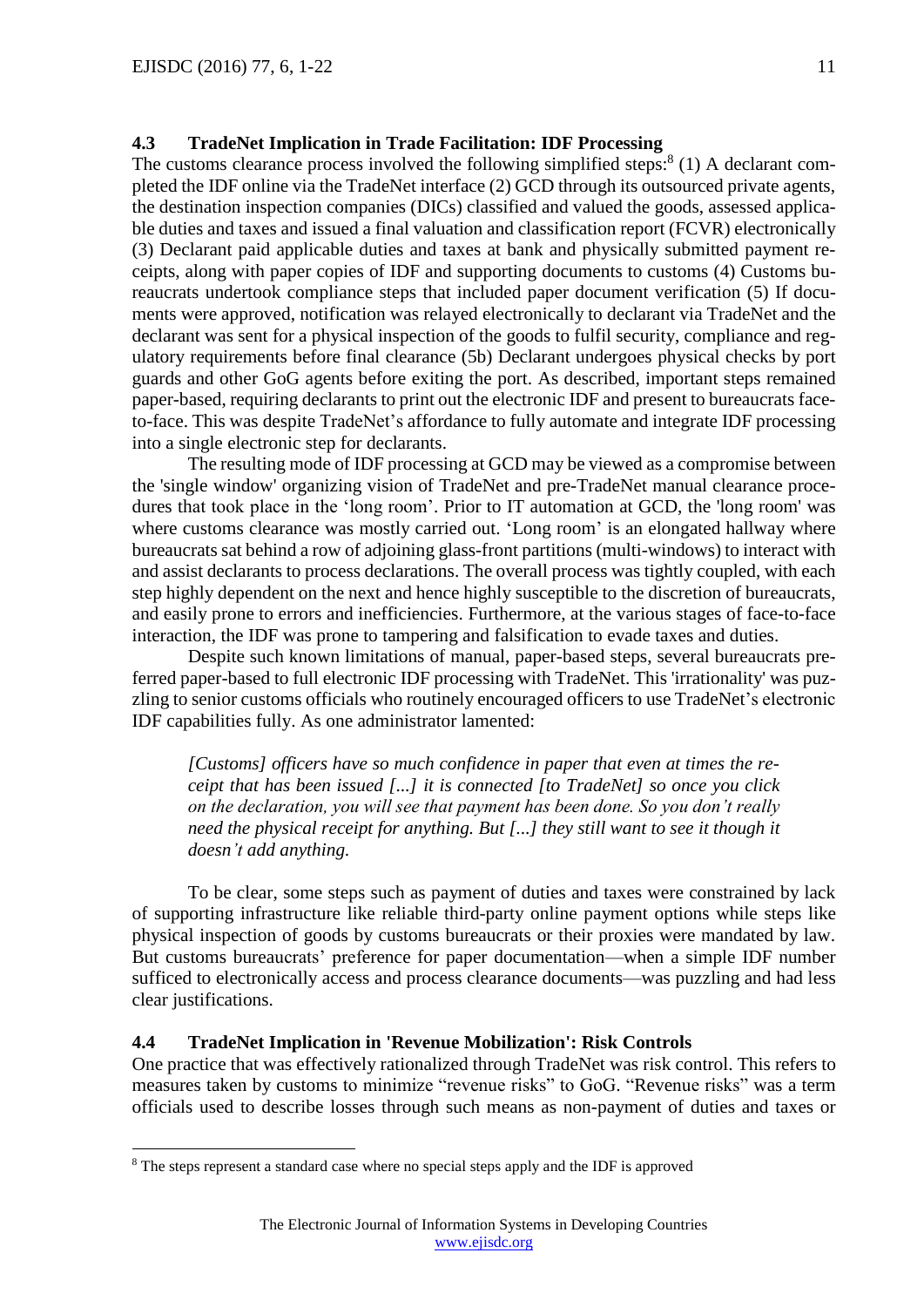evasion via under-reporting, falsification, misclassification or undervaluation of goods, money laundering etc. Through aggregation of large and accurate data, as well as back-end tools for data analytics, monitoring, evaluation and reporting, bureaucrats were able to create dynamic risk profiles for declarants, spot unusual consigments, flag high-risk consignments and coordinate their responses for curtailing such risks.

Furthermore, via integration with receiving banks, TradeNet enabled real-time and periodic monitoring, reporting and reconciliation of revenues. This allowed officials to track performance relative to annual targets set by the GoG and daily targets set by senior management; and hence, to pre-empt and rectify potential shortfalls.<sup>9</sup> Finally, TradeNet allowed tracking of outstanding duties and taxes in the case of declarants with goods in bonded warehouses,  $^{10}$  or for established declarants whom, in the interest of facilitating trade, had been granted waivers for future payment. A hold could be automatically placed so that they were unable to clear additional consignments until they had settled outstanding debts. The relevance of TradeNet for controlling revenue risks was described by a customs officer:

*Now we are able to capture a lot of data for post clearance [...] Formerly, these bulky sheets [points to stack of papers], you can't go through and check [...] we have another regime we call the permit regime, where if your documents are not ready, you can apply, take the goods out and when the documents are in, you come back to perfect the permit. When the system was not in place declarants could come and beg, "oh please I have some goods to clear" and the customs officer will tell you the amount to pay, and we [customs] also need the revenue so we say "ok, let me do this for you [release a consignment without full payment]. Go and pay later." When the declarant went they did not return. Now [with TradeNet], if you don't pay, the system flags it and then you cannot send any more declarations [...] there is no human intervention.* 

Another senior official further discussed the value of TradeNet in risk controls as follows:

-

*Any information we want we get. And during facilitation, we must have a system to check whether we overlooked something in the pursuit of speed [...] another aspect is communication. So if you are a boss in your office and you chance on a document that has high risk, you can immediately put in a remark and whoever is working on it will be cautioned [...] And then we also have the bank reconciliation. Before this, we did manual reconciliation [...] because banks were not connected, declarants took money to the banks and got receipts [...] they came and customs also gave them receipts. So at the end of the period, we had to reconcile the payment at the bank to our receipts.*

As illustrated, TradeNet not only reformed risk control practices, but afforded customs bureaucrats novel capabilities, as in the case of the permit regime, to negotiate conflicting goals of trade facilitation (with its need for speed) and revenue mobilization (with its need for accurate data and control).

<sup>9</sup> Meeting GoG revenue targets was the sole performance criteria for GCD and repeated failure to meet targets could have serious professional and organizational consequences.

<sup>&</sup>lt;sup>10</sup> A bonded warehouse is a customs-secured warehouse for withholding imports until owed duty and taxes were paid.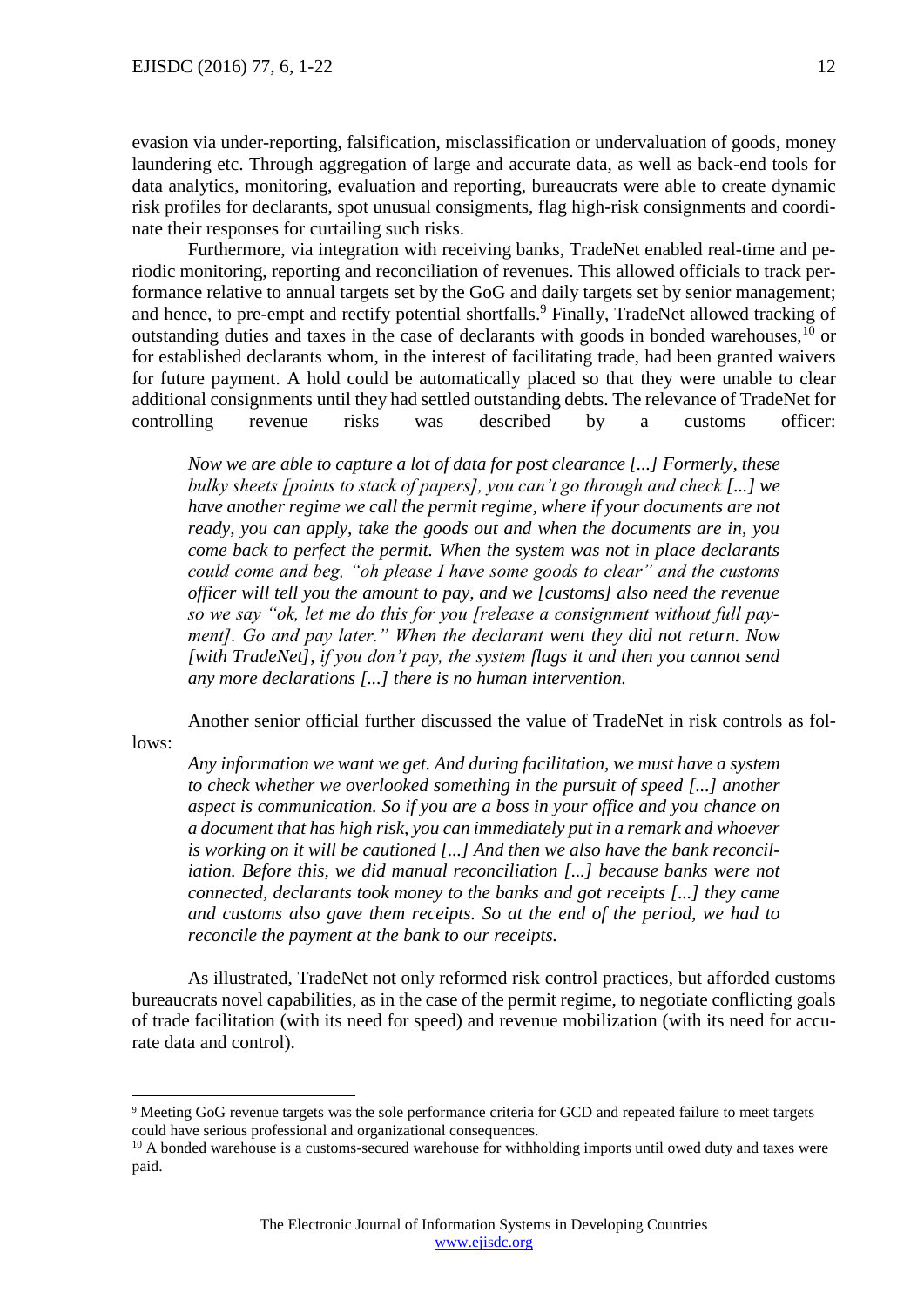#### **5. DISCUSSION AND CONCLUSION**

Rather than seeing the IDF processing and risk controls examples of TradeNet outcomes as purely driven by individual cognition such as resistance or appropriation, or purely the result of structures like institutions and culture, we suggest that for 'irrational' outcomes as in IDF processing, the managerial logic of TradeNet contradicted the bureaucratic logic of neopatrimonial rent seeking. Hence, electronic IDF processing, rather than rationalizing manual paperbased human interventions, co-existed with it. On the other hand, for risk controls where TradeNet effectively enabled rationalization there were no observed contradictions between managerial rationalism and neopatrimonial rent seeking logic. Consequently, we interpret 'irrationality'—the existence of manual practices despite IT affordance for full automation and integration—as a 'good enough' or satisficing outcome when managerial and neopatrimonial rent seeking logics contradicted.

Guided by the four aspects of institutional logics highlighted earlier—organizing principles, causal means-ends assumptions, identity formation, and domain specificity—we elaborate four implications of contradicting institutional logics in 'irrationalities' of IT rationalization, as summarized in *Table 1*. In terms of guiding principles, the managerial principles of efficiency, effectiveness, control and accountability of formal processes appeared to sometimes contradict the principles of neopatrimonial rent seeking where formal (bureaucratic) and informal (personal) authority co-existed while their interests and values conflated. As a 'resolution' of such contradicting principles, bureaucrats tended to generally adhere to both, leading to instances of 'irrationalities'. As a senior TradeNet specialist admitted "officers are used to face to face contact, such that even if you send the thing [IDF] online and there is no paper, they will still be in the long room [expecting to see hardcopies]."

Relatedly, the managerial causal means-ends assumption of TradeNet—that automation and integration leads to better outcomes for declarants—contradicted the assumptions of neopatrimonial rent seeking logic of customs bureaucrats that the clearance process was solely to generate customs revenues, and that IT's usefulness or otherwise could be judged against this primary goal. This contradiction led to perceived tensions between the two design objectives of TradeNet—trade facilitation and revenue collections. This sentiment was captured by a senior customs officer who suggested that automation sometimes came at the expense of effective revenue collections: "during facilitation," he explained, "we must have a system of falling back, to check whether we overlooked something in the pursuit of speed".

In addition, contradictions in neopatrimonial rent seeking logic and managerial rationalism manifested as inconsistency in the 'internal' and 'external' identities of bureaucrats i.e. how they saw themselves versus how declarants/others perceived them. For example, hierarchic orientation of bureaucrats contrasted with the market orientation of TradeNet managerialism; enforcement orientation and customs officers' primary identity as revenue collectors was contrasted with the service orientation they assumed for TradeNet facilitation; revenue 'target driven' mindset of customs bureaucrats was also inconsistent with the client (declarant) focus of TradeNet managerialism; finally, the high sense of discretionary power that came with traditional bureaucratic logic was seen as undermined by the disintermediating effects of TradeNet in IDF processing. Because of such changing identities and attendant tensions, customs roles and practices appeared to be in flux. "For a long time we have just been working; going and coming [...]" a senior bureaucrat remarked in relation to her new role, "we had an idea [...] but it wasn't structured. We are now coming up with a job evaluation to get an organogram."

Finally, as institutional logics are domain specific and multiple institutional logics might exist within a given organization, technology's effectiveness in rationalizing depended on the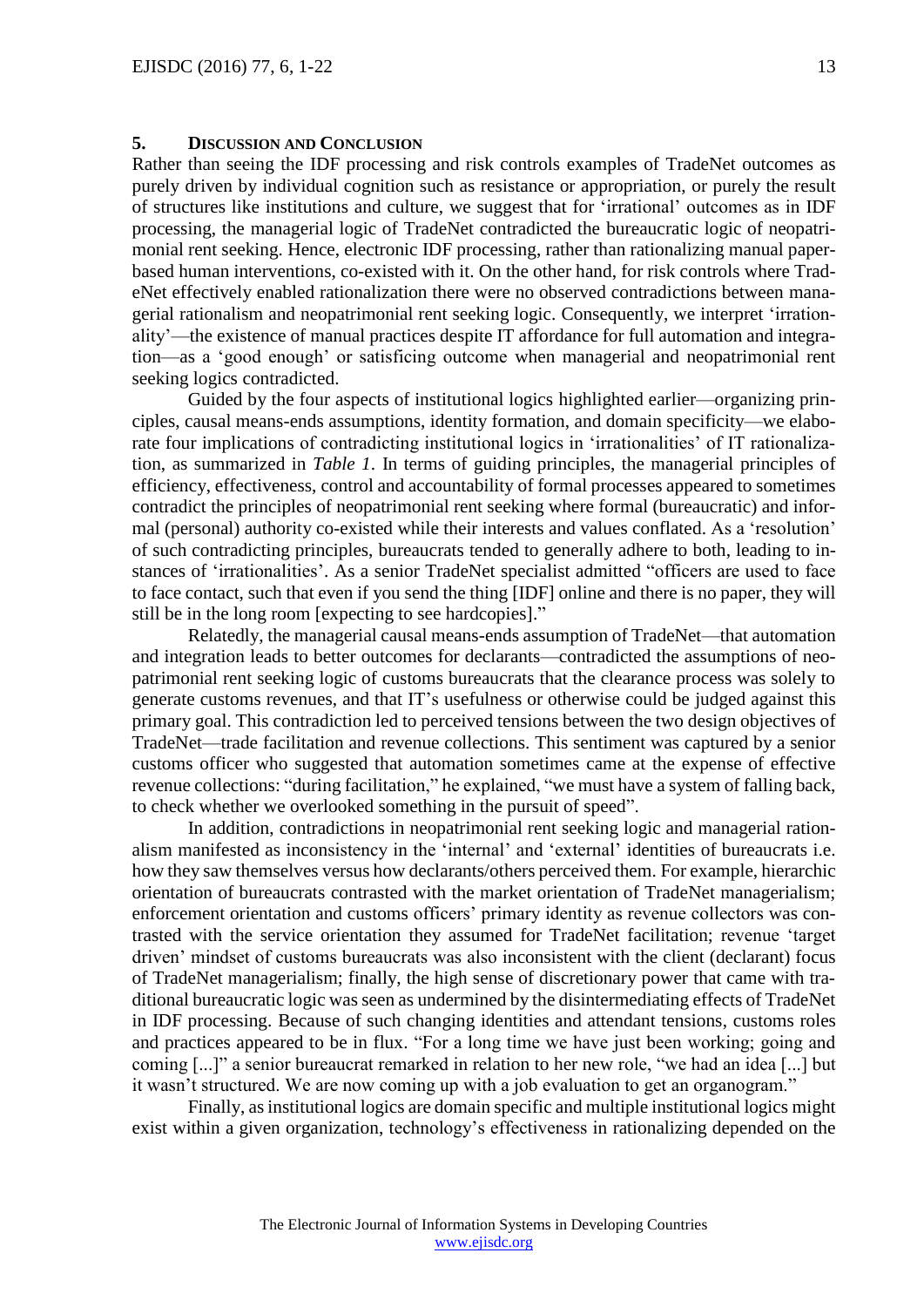compatibility of logics. We illustrated this point with the two TradeNet related practices presented, IDF processing and risk controls. Even though bureaucrats drew upon both managerial rationalism and neopatrimonial rent seeking logics in their performance of both practices, TradeNet encountered 'irrationality' and was generally less effective in IDF processing than in risk controls because the two logics contradicted more for IDF processing than for risk controls. Despite being unable to clearly explain differences in effective use of TradeNet, senior officials were admitting of the discrepancy, "overall, TradeNet appears to have been more effective with revenue mobilization [risk controls] [...] we have some way to go with facilitation [IDF processing]" (A senior TradeNet specialist, quoted from interview transcript)*.*

Despite the potential of our theorizing to shed some new light on 'irrationalities' of ITenabled bureaucratic rationalization in developing countries, our approach has limitations. For example, while the institutional logics lens provides a useful way to theorize multiple logics and contradictions sometimes underpinning IT enabled bureaucratic rationalization, the conditions under which such contradictions lead to 'irrationalities' or less-than-intended outcomes remains to be explored. Furthermore, the question of why neopatrimonial rent seeking logic in developing country bureaucracies like in Ghana 'resists' reform into a 'pure' logic of managerial rationalism might similarly be probed.

Ultimately, the tensions and contradictions that manifest as 'irrationalities' during IT enabled rationalization of developing country bureaucracies are not solely idiosyncrasies of individual users but might implicate broader social structures. Furthermore, bureaucrats are not limited to a single logic in the course of their IT-enabled practices. They draw upon different, sometimes contradicting logics that co-exist and reproduce in practice. In this view, 'innovative' institutional logics such as managerial rationalism of IT may not necessarily reform 'old' logics such as neopatrimonial rent seeking, although the latter might be weakened as actors seek 'good enough' ways to satisfice both logics. This finding is consistent with Dacin and Dacin's (2008, p. 327) observation that "[existing] institutionalized practices are rarely ever completely extinguished but continue albeit weaker in scope (extent of diffusion) or potency". Our findings however differ from 'amplification theories' of IT and development which suggest that rather than enabling transformation, technology simply "magnifies" or "amplifies" existing human and institutional forces (Toyama, 2011a, 2011b).

We suggest that by embodying an institutional logic of managerial rationalism, technology might make a difference for developing countries, although not independently of other powerful logics such as neopatrimonialism or rent seeking. ICT4D professionals and scholars will do well to identify and appreciate 'old' existing local institutional logics and how they counteract (or sometimes enable) 'new' logics introduced by IT. Such recognition of multiple institutional logics within the organization and the nature of their interaction might inform better design and implementation of ICT4D projects, motivate complementary non-ICT-related organizational interventions, as well as aid sensemaking of idiosyncratic ICT4D outcomes when even the best plans and implementations do not completely go as expected.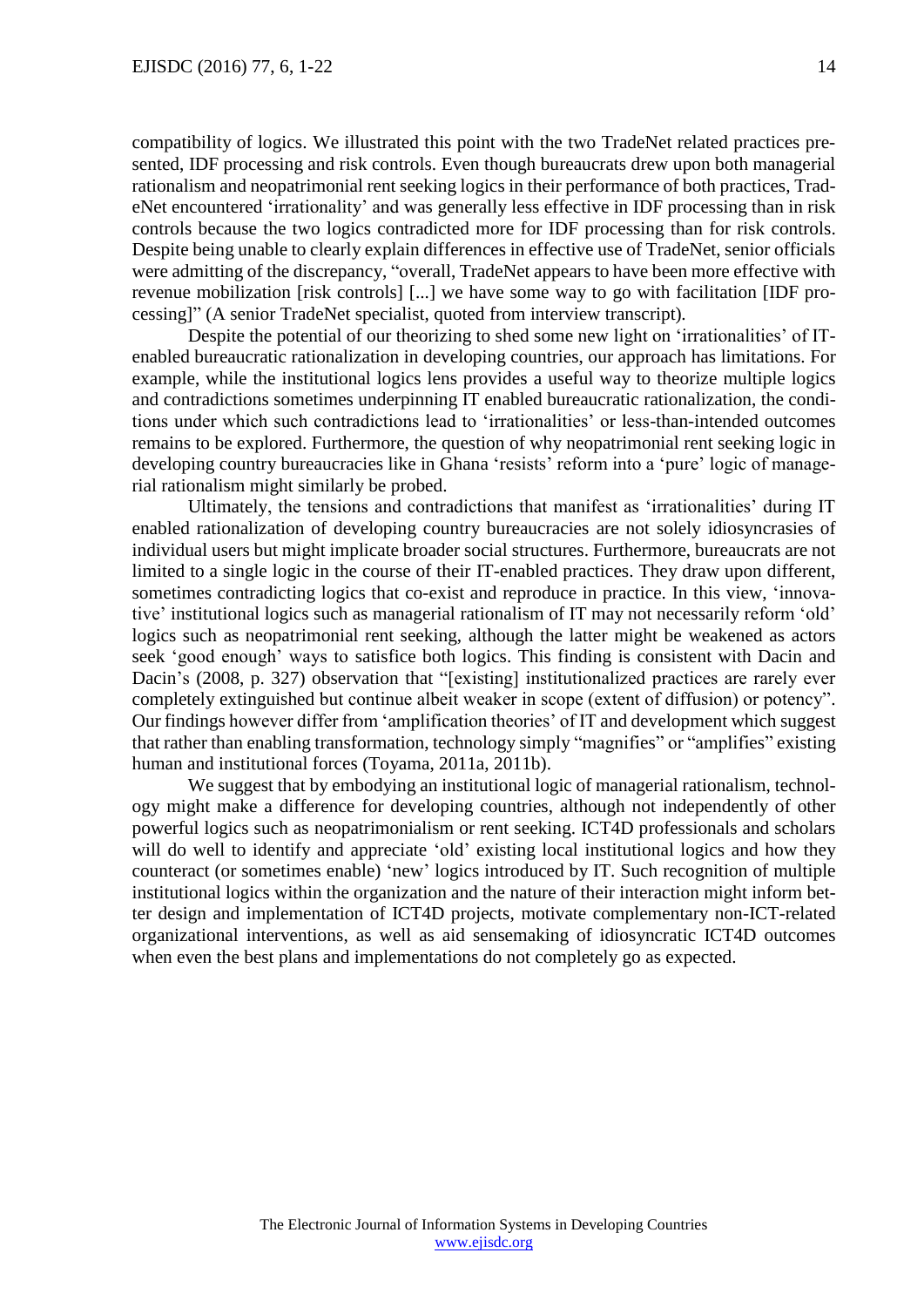| Aspect of<br>Institu-            | <b>Managerial</b>                                                                                                                                                                                                                                               | Neopatrimonial                                                                                                                                                                                                                                                                                                                                                                                                                                                                                                                                                                                                                                                                                                                                                                                                                                                           | <b>Implication of Contradiction</b>                             |
|----------------------------------|-----------------------------------------------------------------------------------------------------------------------------------------------------------------------------------------------------------------------------------------------------------------|--------------------------------------------------------------------------------------------------------------------------------------------------------------------------------------------------------------------------------------------------------------------------------------------------------------------------------------------------------------------------------------------------------------------------------------------------------------------------------------------------------------------------------------------------------------------------------------------------------------------------------------------------------------------------------------------------------------------------------------------------------------------------------------------------------------------------------------------------------------------------|-----------------------------------------------------------------|
| tional Logic                     | <b>Rationalism of TradeNet</b>                                                                                                                                                                                                                                  | <b>Rent Seeking Logic of Bureaucracy</b>                                                                                                                                                                                                                                                                                                                                                                                                                                                                                                                                                                                                                                                                                                                                                                                                                                 |                                                                 |
| <b>Guiding Principle</b>         | Efficiency, effectiveness, control<br>and accountability of formal pro-<br>cesses                                                                                                                                                                               | Informal (personal) and formal (bureaucratic)<br>authority co-exist with interests and values<br>conflating                                                                                                                                                                                                                                                                                                                                                                                                                                                                                                                                                                                                                                                                                                                                                              | Co-existence of new TradeNet<br>and old bureaucratic principles |
| Representa-<br>tive<br>quotation | "CEPS is now ISO 9000 certified<br>$\left[\ldots\right]$ with a new mission and vision<br>[] The system [TradeNet] has<br>enabled flow of information $[]$<br>clearance of goods has improved<br>(World<br><i>tremendously</i> "<br>Bank<br>Group, 2010, p. 29) | "When you go to the port now somebody [bu- "Some officers are used to face"<br>reaucrat] will tell you "give me 500 cedis, to face contact, such that even if<br>give me 200 cedis." I have a copy of receipts you send the thing online and<br>here I can show you [] all these charges are there is no paper, they will still<br>'unofficial'. It doesn't make sense! And now be in the long<br>that they realize we are making noise about it (Senior TradeNet specialist, in-<br>they [GMMB] are trying to put it in the Trad- terview transcript)<br>eNet and try to charge 50p per item. So if they<br>are able to implement it is going to be a cost<br>that will remain there that every year they will<br>increase. So at the end of it they are $\left[\ldots\right]$ going<br>to put a lot of burden on us." (Handicraft ex-<br>porter, interview transcript) | room"                                                           |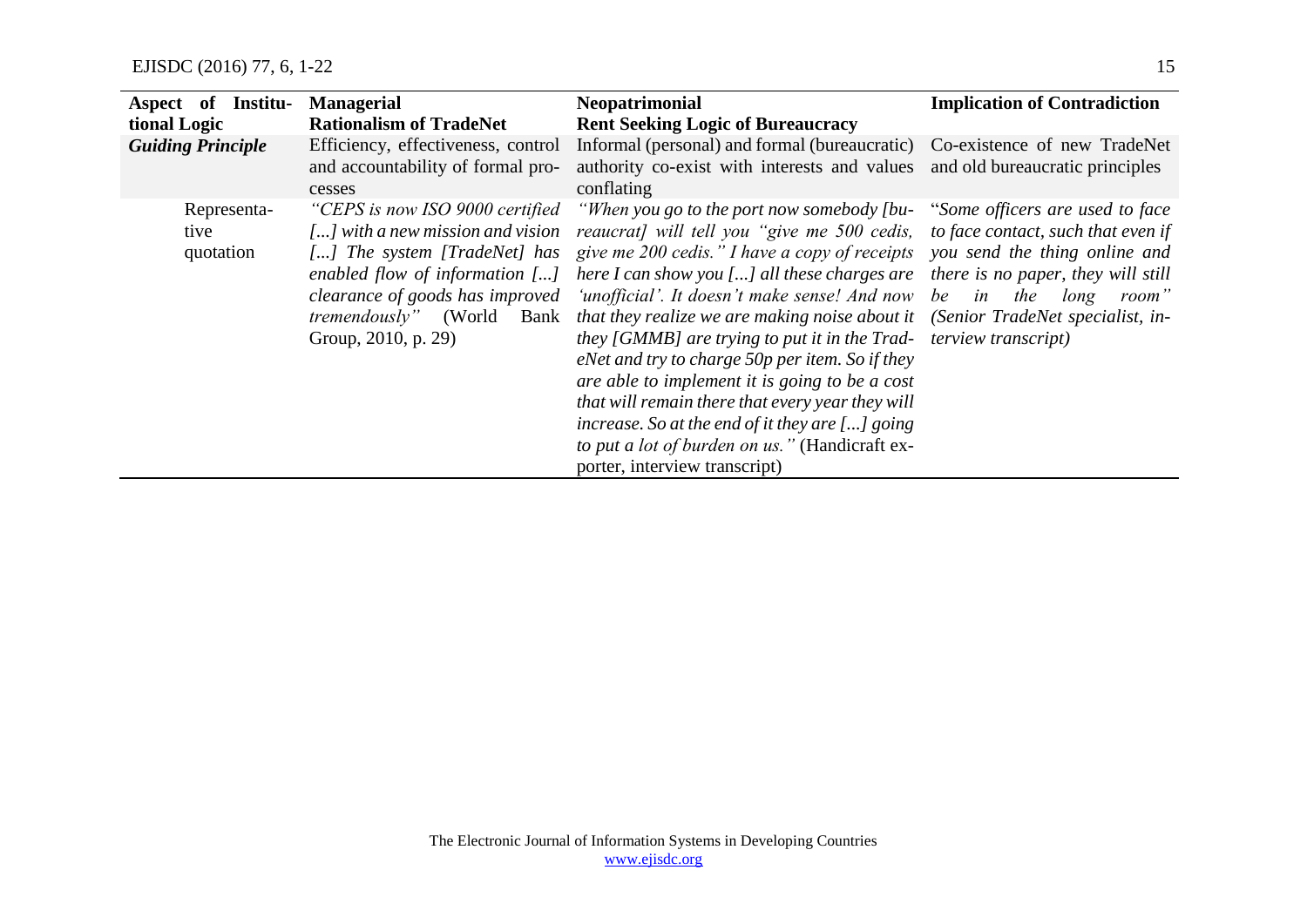## EJISDC (2016) 77, 6, 1-22

| <b>Causal Means-Ends</b><br><b>Assumption</b><br>Representa- | IT automation and integration<br>lead to better customs clearance<br>outcomes for declarants<br>"[TradeNet] improved clearance                                                                                                                                                                                            | Customs clearance exists to mainly generate<br>customs revenues. Therefore IT's usefulness<br>or otherwise judged against this goal<br>"Our performance is measured by our ability"                                                                                                                                                                                                                                                                                                                                                                   | Perceived tension between trade<br>facilitation and revenue collec-<br>tions<br>"And during facilitation, we                                                                                                                                                                                            |
|--------------------------------------------------------------|---------------------------------------------------------------------------------------------------------------------------------------------------------------------------------------------------------------------------------------------------------------------------------------------------------------------------|-------------------------------------------------------------------------------------------------------------------------------------------------------------------------------------------------------------------------------------------------------------------------------------------------------------------------------------------------------------------------------------------------------------------------------------------------------------------------------------------------------------------------------------------------------|---------------------------------------------------------------------------------------------------------------------------------------------------------------------------------------------------------------------------------------------------------------------------------------------------------|
| tive<br>quotation                                            | dramatically, I must say. And if<br>we all are interested and use it to<br>the maximum, I think we will reap<br>a lot of benefit" (Senior customs<br>IT officer, interview transcript)                                                                                                                                    | to meet government revenue targets"<br>(customs officer, policy and programs, inter-<br>view transcript)                                                                                                                                                                                                                                                                                                                                                                                                                                              | must have a system of falling<br>back, to check whether we over-<br>looked something in the pursuit<br>of speed" (senior customs of-<br><i>ficer, interview transcript)</i>                                                                                                                             |
| <b>Bureaucrats'</b><br>Iden-<br>tity                         | Market orientation of bu-<br>reaucrats<br>Service orientation of bu-<br>reaucrats<br>Client/declarant focus<br>Low sense of power be-<br>cause of elimination of<br>personal discretion                                                                                                                                   | Hierarchic orientation of bureaucrats<br>Enforcement orientation e.g. as reve-<br>nue collectors and rule enforcers<br>'Target driven' mindset e.g. for reve-<br>nues<br>High sense of power through personal<br>discretion                                                                                                                                                                                                                                                                                                                           | Inconsistent identities of bu-<br>reaucrats between<br>'internal'<br>(how they see their role) and<br>'external' (how declarants/oth-<br>ers perceive their role)                                                                                                                                       |
| Representa-<br>tive<br>quotation                             | "Initially because it [TradeNet]<br>was a new thing, officers didn't<br>know where they would be found<br>wanting so people were kind of<br>complying, but with time, I mean<br>the smart ones study it and know<br>where the loop holes are and do<br>their own thing" (Senior customs<br>officer, interview transcript) | "[Thanks to TradeNet] Right now I can tell<br>you how much revenue we have collected<br>since morning up to this time. So when we<br>come to the office, early in the morning, like<br>7 o'clock, you have to produce your first re-<br>port, everyday. Revenue for the previous day,<br>you submit them to the commander, and prob-<br>ably the commissioner will call you and then<br>they will relay it to the ministry $[]$ we cant<br>miss our target even for a single day"<br>(Senior customs officer, collections, inter-<br>view transcript) | "For a long time we have just<br>been working; going and com-<br>ing [] We had an idea [] but<br>it wasn't structured. We are now<br>coming up with a job evaluation<br>to get an organogram" (senior<br>officer explaining her new role<br>and ongoing streamlining of<br>roles, interview transcript) |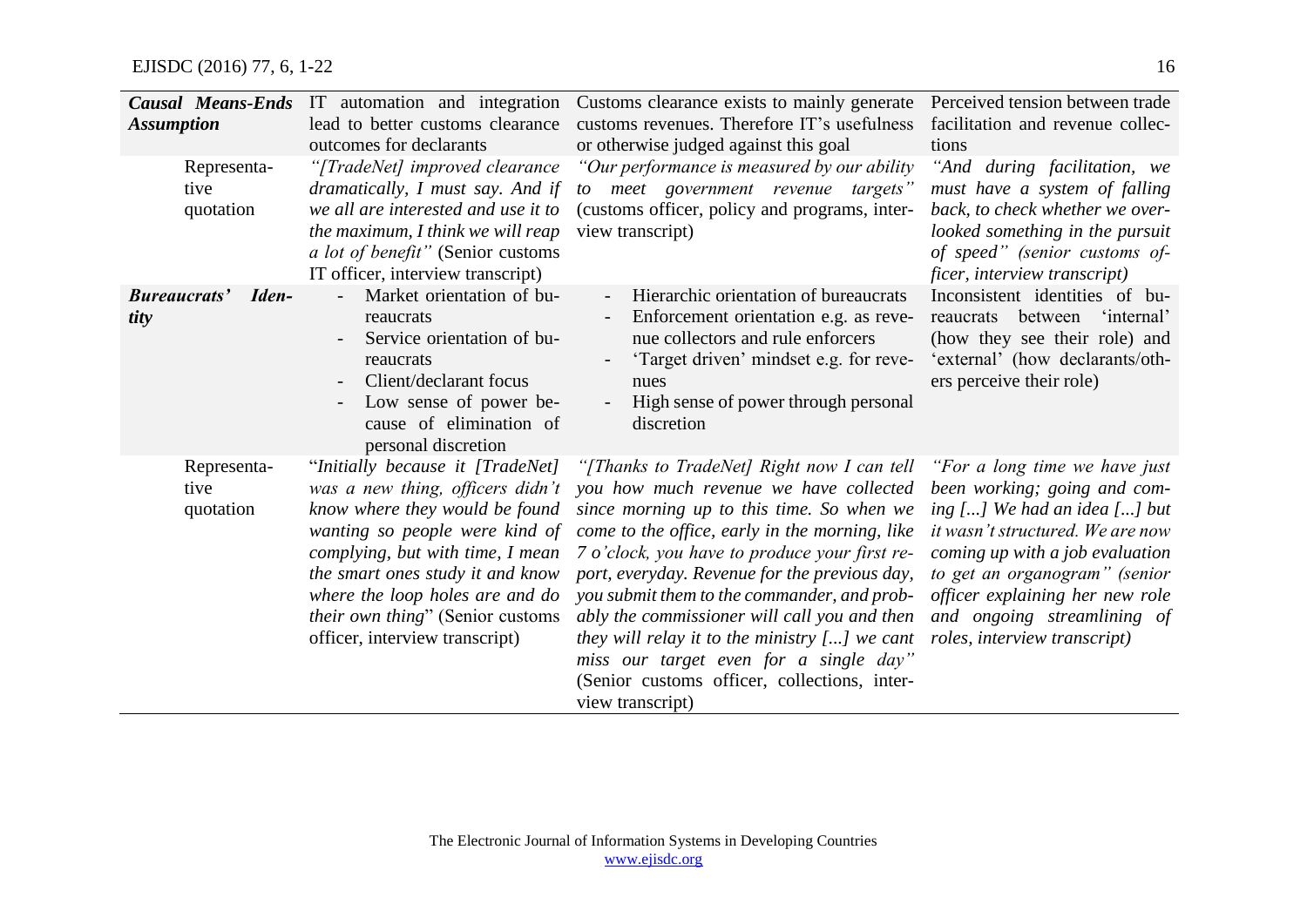| <b>Relevant practice do-</b> IDF processing |                                                           | Risk controls e.g. post clearance                                                                                | Technology's effectiveness in     |
|---------------------------------------------|-----------------------------------------------------------|------------------------------------------------------------------------------------------------------------------|-----------------------------------|
| main                                        |                                                           |                                                                                                                  | enabling change depended on       |
|                                             |                                                           |                                                                                                                  | the compatibility of logics irre- |
|                                             |                                                           |                                                                                                                  | spective of practice domains      |
| Representa-                                 |                                                           | "We have rationalized—cut down "TradeNet has enhanced our revenue mobili-                                        | "Overall, TradeNet appears to     |
| tive                                        |                                                           | the number of steps that people zation capability by allowing us to do things                                    | have been more effective with     |
| quotation                                   |                                                           | had to go through [] but we that were not possible before [] audits, con-                                        | revenue mobilization [] we        |
|                                             |                                                           | could still automate more, go pa- trols, analytics and so on" (customs officer, have some way to go with facili- |                                   |
|                                             | perless" (senior officer, interview interview transcript) |                                                                                                                  | tation" (Senior TradeNet spe-     |
|                                             | <i>transcript</i> )                                       |                                                                                                                  | cialist, interview transcript)    |

*Table 2. Contradicting institutional logics and their implications in Ghana's TradeNet-enabled customs rationalization*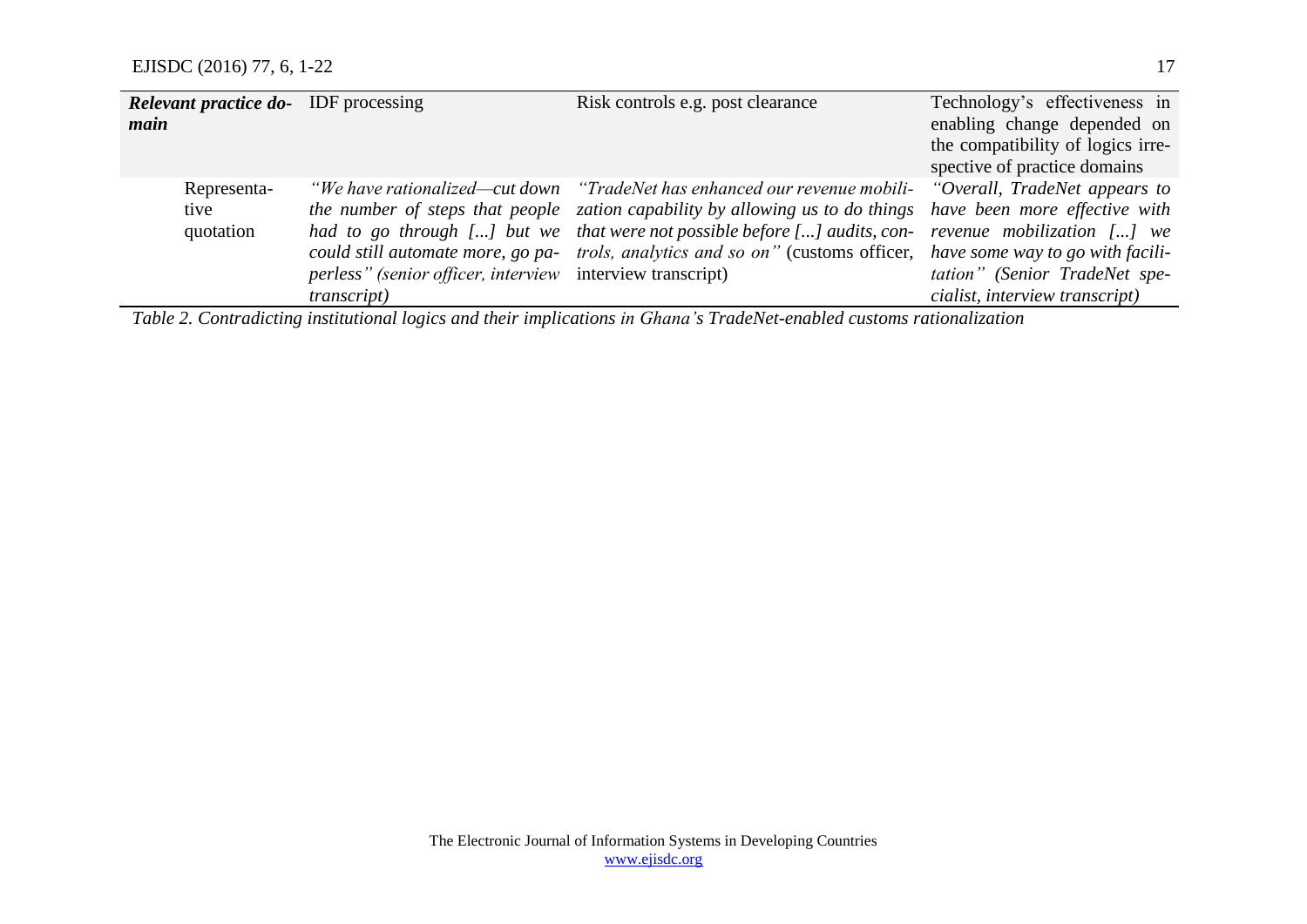#### **6. REFERENCES**

- Adaba, G. and Rusu, L. (2014) 'E-Trade Facilitation in Ghana: A Capability Approach Perspective', *Electronic Journal of Information Systems in Developing Countries*, 63, 5, 1-13.
- Afrobarometer (2014) *Ghana Report*, *Afrobarometer: An African-led Series of National Public Attitude Surveys on Democracy and Governance in Africa*. [http://www.afrobarometer.org/countries/ghana-1.](http://www.afrobarometer.org/countries/ghana-1)
- Akrich, M. (1992) 'The De-Scription of Technical Objects', in Bijker, W. and Law, J. (eds) *Shaping Technology, Building Society: Studies in Sociotechnical Change*. Cambridge, MA: MIT Press, 205-224.
- Asuliwonno, C. (2011) *Improving Port Efficiency and Custom Operations in Ghana: The Case of Ghana Community Network Services Limited (GCNET) Under Customs Excise and Preventive Service (CEPS)*. Kwame Nkruman University of Science and Technology.
- Avgerou, C. (2000) Recognising Alternative Rationalities in the Deployment of Information Systems, *The Electronic Journal on Information Systems in Developing Countries*, 3, 7, 1-15.
- Avgerou, C. (2002) *Information Systems and Global Diversity*. Oxford University Press.
- Avgerou, C. (2008) Information Systems in Developing Countries: A Critical Research Rreview, *Journal of Information Technology*, 23, 3, 133-146.
- Avgerou, C. and Land, F. (1992) Examining the Appropriateness of Information Technology, in Bhatnagar, S. and Odedra, M. (eds) *Social Implications of Computers in Developing Countries*. McGraw-Hill, 26-41.
- Bank of Ghana (2012) Bank of Ghana Monetary Policy Report: Fiscal Developments, *Financial Stability Report*, 2(1).
- Berger, P. and Luckmann, T. (1967) *The Social Construction of Reality: A Treatise in the Sociology of Knowlege*. Penguin Books.
- Boone, C. (1990) The Making of a Rentier Class: Wealth Accumulation and Political Control in Senegal, *Journal of Development Studies*, 26, 425-449.
- Boone, C. (1994) Trade, taxes, and tribute: Market liberalizations and the new importers in West Africa, *World Development*, 22, 3, 453-467.
- Bratton, M. and Van de Walle, N. (1994) Neopatrimonial Regimes and Political Transitions in Africa, *World Politics*, 46(4), 453-489.
- Bratton, M. and Van de Walle, N. (1997) *Democratic Experiments in Africa: Regime Transitions in Comparative Perspective*. Cambridge University Press.
- Bryman, A. (2001) *Social research methods*. New York, NY: New York University Press.
- Cammack, D. (2007) The Logic of African Neopatrimonialism: What Role for Donors ?, *Development Policy Review*, 25, 5, 599-614.
- Cantens, T. (2012) *Is it Possible to Reform a Customs Administration? The Role of the Customs Elite on the Reform Process in Cameroon*, *World Institute for Development Economics Research (WIDER)*.
- Cavalheiro, G. and Joia, L. (2013) Examining Sources of Resistance to the Implementation of a Patent Management System in a Developing Country: Evidence from a Case Study of the Brazilian Patent Office, in Wimmer, M., Janssen, M., and Scholl, H. (eds) *Electronic Government*. Springer Berlin Heidelberg, 262-273.
- Chabal, P. and Daloz, J. (1999) *Africa Works. Disorder as Political Instrument*. Bloomington, IN: Indiana University Press.
- Chalfin, B. (2010) *Neoliberal Frontier*. Chicago: The University of Chicago Press.
- Chilundo, B. and Aanestad, M. (2004) Negotiating Multiple Rationalities in the Process of Integrating the Information System of Disease Specific Health Programmes, *Electronic Journal on Information Systems in developing Countries*, 20, 2, 1-28.
- Christiansen, P. (1998) Performance and Divestment of State-Owned Enterprises in Ghana, *Public Administration and Development*, 18, 3, 281-293.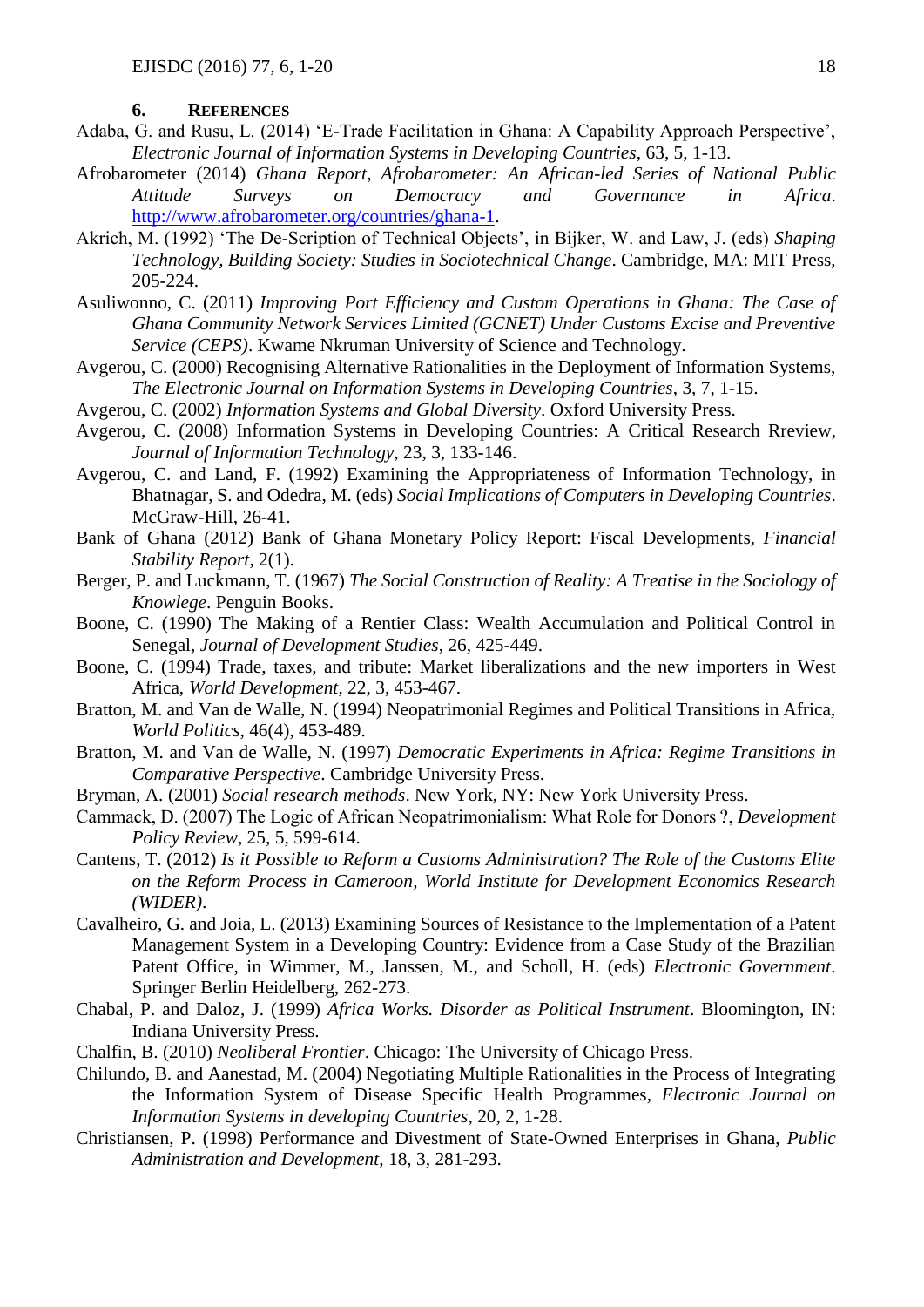Clapham, C. (1985) *Third World Politics: An Introduction*. University of Wisconsin Press.

- Corea, S. (2007) Promoting Development Through Information Technology Innovation: The IT Artifact, Artfulness, and Articulation, *Information Technology for Development*, 13, 1, 49-69.
- Dacin, M. and Dacin, P. (2008) Traditions as Institutionalized Pratice: Implications for Deinstitutionalization, in Greenwood, R., Oliver, C., Suddaby, R., and Sahlin-Andersson, K. (eds) *The Sage Handbook of Organizational Institutionalism*. Sage Publications, 327-351.
- Danish, D. (2006) The Failure of E-Government in Developing Countries: A Literature Review, *Electronic Journal of Information Sytems in Developing Countries*, 26, 1, 1-10.
- Degrassi, A. (2008) "Neopatrimonialism" and Agricultural Development in Africa : Contributions and Limitations of a Contested Concept, *African Studies Review*, 51, 3, 107-133.
- DFID (1997) *Eliminating World Poverty: A Challenge for the 21st Century*. London.
- DiMaggio, P.J. and Powell, W.W. (1983) The Iron Cage Revisited: Institutional Isomorphism and Collective Rationality in Organizational Fields, *American Sociological Review*, 48, 2, 147-160.
- Dodoo, R. (1997) Performance Standards and Measuring Performance in Ghana, *Public Administration and Development*, 17, 1, 115-121.
- Eisenhardt, K. (1989) Building Theories from Case Study Research., *Academy of Management Review*, 532-550.
- Eisenstadt, S. (1973) *Traditional Patrimonialism and Modern Neopatrimonialism*. Beverly Hills,CA: Sage Publications.
- Englebert, P. (2000) *State Legitimacy and Development in Africa*. Boulder, CO: Lynne Rienner.
- Erdmann, G. and Engel, U. (2006) *Neopatrimonialism Revisited - Beyond a Catch-All Concept*. 16. Hamburg.
- Friedland, R. and Alford, R. (1991) Bringing Society Back in: Symbols, Practices, and Institutional Contradictions, in Powell, W. and DiMaggio, P. (eds) *The New Institutionalism in Organizational Analysis*. Chicago, IL: University of Chicago Press, 232-263.
- Giddens, A. (1984) *The Constitution of Society*. Berkeley, California: University of California Press.
- Hasselbladh, H. and Kallinikos, J. (2000) The Project of Rationalization: A Critique and Reappraisal of Neo-Institutionalim in Organization Studies, *Organization Studies*, 21, 4, 697-720.
- Heeks, R. (2002a) E-Government in Africa: Promise and Practice, *Information Polity: The International Journal of Government & Democracy in the Information Age*, 7, 2-3, 97-114.
- Heeks, R. (2002b) *Failure, Success and Improvization of Information Systems Projects in Developing Countries*. 11. Manchester.
- Heeks, R. (2003) *Most E-Government for Development Projects Fail: How Can Risks be Reduced?* 14. Manchester.
- Heeks, R. (2005) E-Government as a Carrier of Context, *Journal of Public Policy*, 25, 1, 51-74.
- Herbst, J. (2000) *States and Power in Africa: Comparative Lessons in Authority and Control*. Princeton: Princeton University Press.
- Hill, C., Loch, K., Straub, D. and El-Sheshai, K. (1998) A Qualitative Assessment of Arab Culture and Information Technology Transfer, *Journal of Global Information Management*, 6, 3, 29-38.
- Hood, C. (1995) The "New Public Management" in the 1980s: Variations on a Theme, *Accounting, Organizations and Society*, 20, 2-3, 93-109.
- Jepperson, R. (1991) Institutions, Institutional Effects, and Institutionalism, in Powell, W. and DiMaggio, P. (eds) *The New Institutionalism in Organizational Analysis*. Chicago, IL: University of Chicago Press, 143-163.
- Kelsall, T. (2011) Rethinking the Relationship between Neo-patrimonialism and Economic Development in Africa, *IDS Bulletin*, 42, 2, 76-87.
- Kelsall, T. (2012) Neo-Patrimonialism, Rent-Seeking and Development: Going with the Grain?, *New Political Economy*, 17, 5, 677-682.
- Kraus, J. (1991) The Struggle Over Structural Adjustment in Ghana, *Africa Today*, 38, 4, 19-37.
- Krueger, A. (1974) The Political Economy of the Rent Seeking Society, *The American Economic*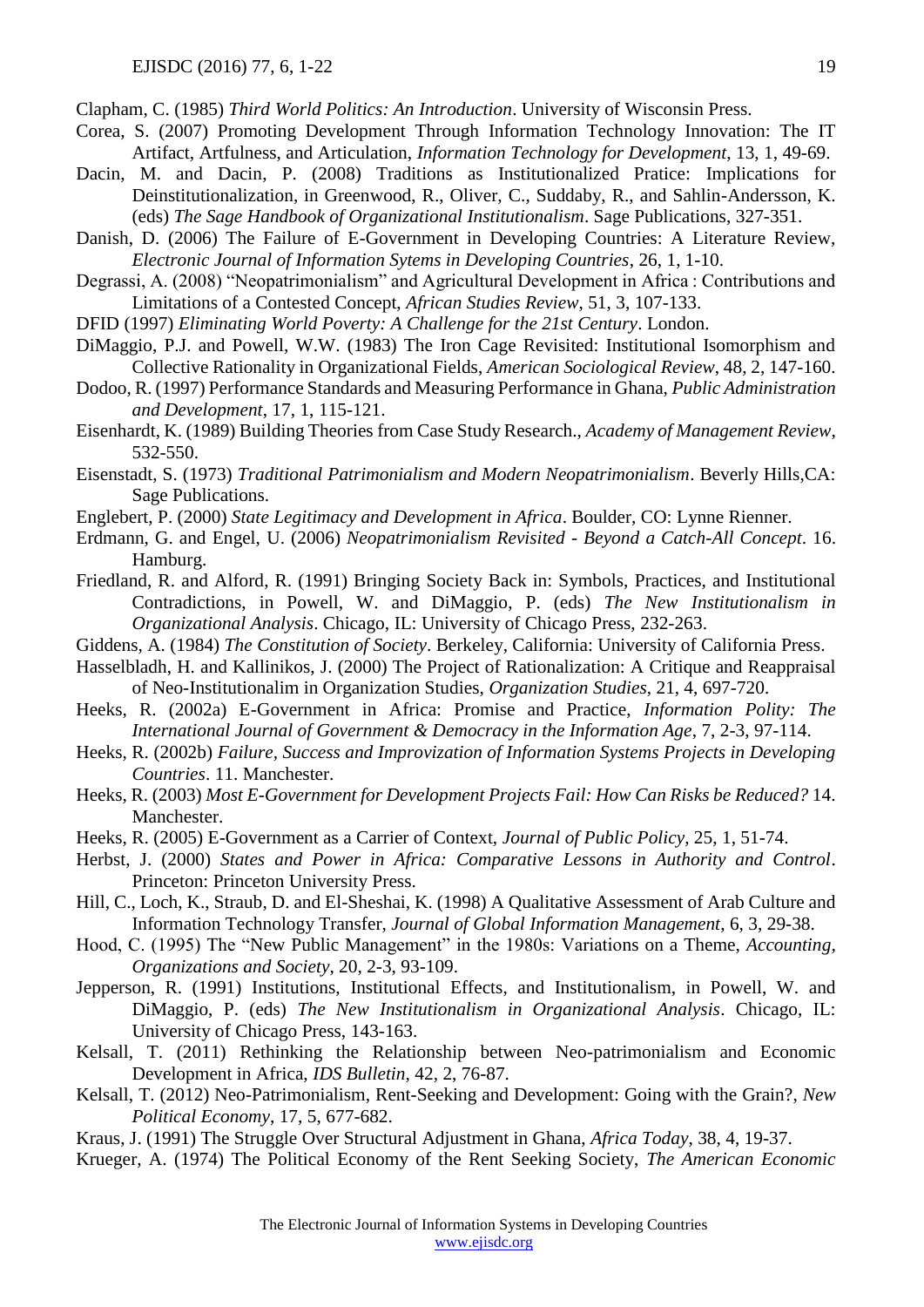*Review*, 64, 3, 291-303.

- Leonardi, P. M. and Barley, S. R. (2008) Materiality and change: Challenges to building better theory about technology and organizing, *Information and Organization*, 18, 3, 159-176.
- Lewis, P. (1994) Role of Government in the Economy and the Role of Rent-Seeking in African Political Economies: Introduction, *World Development*, 22, 3, 423-425.
- Mbaku, J. (1996) Bureaucratic Corruption in Africa: The Futility of Cleanups, *Cato Journal*, 16, 1, 99- 118.
- Mbaku, J. (1998) Corruption and Rent-Seeking, in Borner, S. and Paldam, M. (eds) *The Political Dimension of Economic Growth*. London: Macmillan, 191-211.
- McCourt, W. (1998) Civil Service Reforms Equal Retrenchment? The Experience of "Right Sizing" and Retrenchment in Ghana, Uganda and the UK, in *Beyond the New Public Management: Changing Ideas and Practices in Governance*. Cheltenham, UK and Northampton, USA: Edward Elgar Publishing Ltd, 172-187.
- McCourt, W. (2001) The NPM Agenda for Service Delivery: A Suitable Model for Developing Countries?, in McCourt, W. and Minogue, M. (eds) *The Internationalization of Public Management: Reinventing the Third World State*. Cheltenham, UK and Northampton, USA: Edward Elgar Publishing Ltd, 107-128.
- McGrath, K. and Maiye, A. (2010) The Role of Institutions in ICT Innovation: Learning from Interventions in a Nigerian E-government Initiative, *Information Technology for Development*, 16, 4, 260-278.
- Medard, J. (1982) The Underdeveloped State in Tropical Africa: Political Clientelism or Neopatrimonialism?, in Clapham, C. (ed.) *Private Patronage and Public Power: Political Clientelism and the Modern State*. New York: St. Martins Press, 162-192.
- de Merode, L. and Thomas, C. (1994) Implementing Civil Service Pay and Employment Reform in Africa: The Experiences of Ghana, the Gambia, and Guinea, in Lindauer, D. and Nunberg, B. (eds) *Rehabilitating Government: Pay and Employment Reform in Africa*. Washington, DC: The World Bank Group, 160-194.
- Minogue, M. (2001) The Internationalization of New Public Management, in McCourt, W. and Minogue, M. (eds) *The Internationalization of Public Management: Reinventing the Third World State*. Cheltenham, UK: Edward Elgar Publishing Ltd, 1-19.
- Mkandawire, T. (2013) *Neopatrimonialism and the Political Economy of Economic Permormance in Africa: Critical Reflections*, *World Politics*, 67, 3, 563-612.
- Myers, M. D. and Newman, M. (2007) The Qualitative Interview in IS Research: Examining the Craft, *Information and Organization*, 17, 1, 2-26.
- Oates, B. (2005) *Researching Information Systems and Computing*. London, UK: Sage.
- Peterson, S.B. (1998) Saints, Demons, Wizards and Systems: Why Information Technology Reforms Fail or Underperform in Public Bureaucracies in Africa, *Public Administration and Development*, 18, 1, 37-60.
- Polidano, C. (1999) *The New Public Management in Developing Countries*. Manchester: Institute for Development Policy and Management, University of Manchester.
- Polidano, C. (2001) Administrative Reform in Core Civil Services: Application and Applicability of the New Public Management, in Mccourt, W. and Minogue, M. (eds) *The Internationalization of Public Management: Reinventing the Third World State*. Cheltenham, UK: Edward Elgar Publishing Ltd, 44-69.
- Powell, W. and DiMaggio, P. (1991) *The New Institutionalism in Organizational Analysis*. Edited by W. Powell and P. DiMaggio. Chicago, IL: University of Chicago Press.
- Robey, D. and Boudreau, M.-C. (1999) Accounting for the Contradictory Organizational Consequences of Information Technology : Theoretical Directions and Methodological Consequences of Information Technology, *Information Systems Research*, 10, 2, 167-186.
- Simon, H. (1947) *Administrative Behavior: a Study of Decision-Making Processes in Administrative*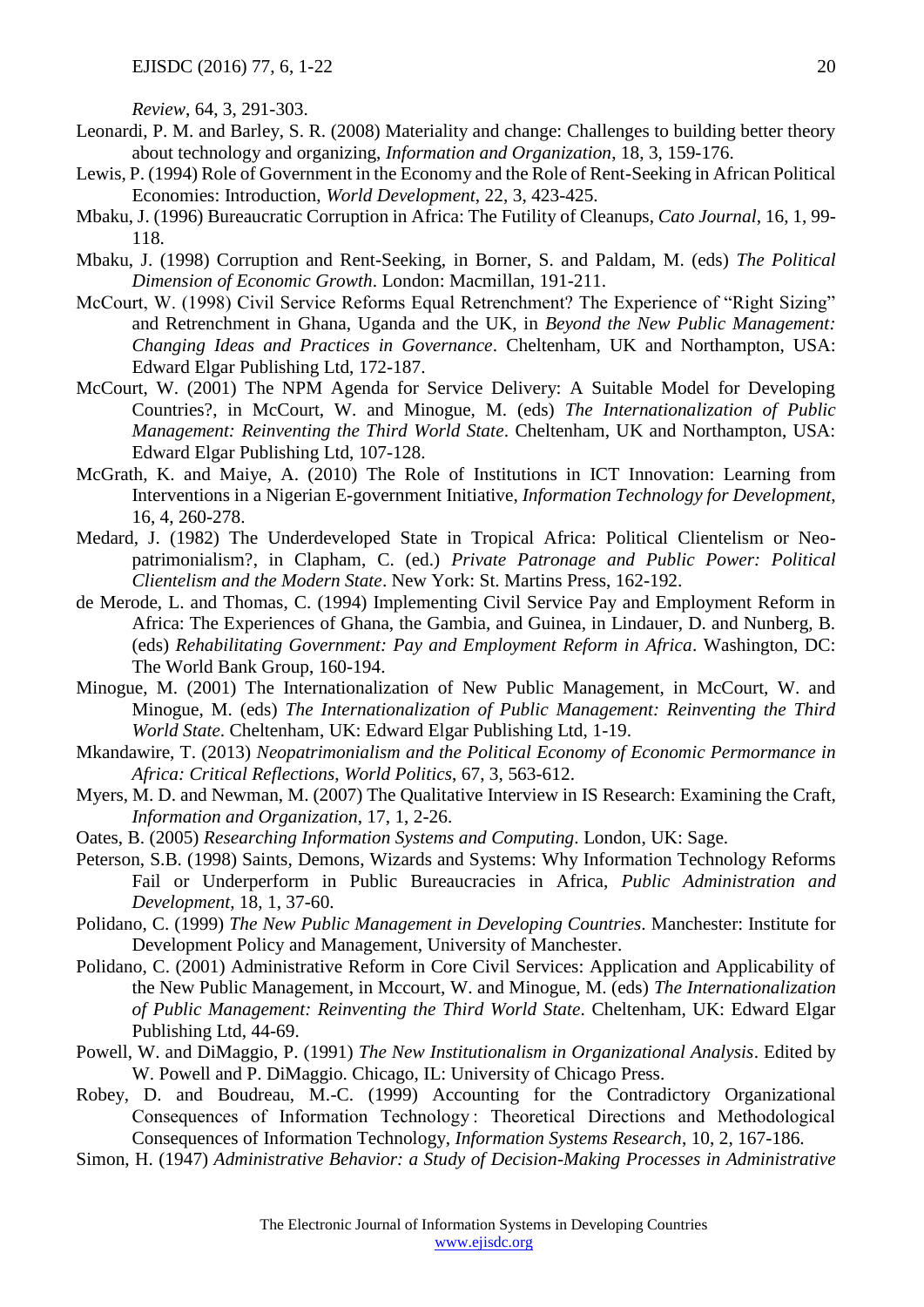*Organization*. 1st edn. New York, N.Y.: Macmillan.

- Simon, H. (1955) A Behavioral Model of Rational Choice, *The Quarterly Journal of Economics*, 69, 1, 99-118.
- SOAS (2001) Publication of Report on the Ghana Governance and Corruption Survey 2000, *Journal of African Law*, 45, 2, 233-235.
- von Soest, C. (2006) *How Does Neopatrimonialism Affect the African State? The Case of Tax Collection in Zambia*. GIGA Working Paper No. 32. Hamburg: [https://www.giga](https://www.giga-hamburg.de/en/publication/how-does-neopatrimonialism-affect-the-african-state-the-case-of-tax-collection-in-zambia)[hamburg.de/en/publication/how-does-neopatrimonialism-affect-the-african-state-the-case-of](https://www.giga-hamburg.de/en/publication/how-does-neopatrimonialism-affect-the-african-state-the-case-of-tax-collection-in-zambia)[tax-collection-in-zambia](https://www.giga-hamburg.de/en/publication/how-does-neopatrimonialism-affect-the-african-state-the-case-of-tax-collection-in-zambia)
- Sulle, A. (2010) The Application of New Public Management Doctrines in the Developing World: An Exploratory Study of the Autonomy and Control of Executive Agencies in Tanzania, *Public Administration and Development*, 30, 345-354.
- Swanson, E.B. and Ramiller, N.C. (1997) The Organizing Vision in Information Systems Innovation, *Organization Science*, 8, 5, 458-474.
- Thornton, P. (2004) *Markets from Culture: Institutional Logics and Organizational Decisions in Higher Education Publishing*. Stanford, CA: Stanford University Press.
- Thornton, P. and Ocasio, W. (1999) Institutional Logics and the Historical Contingency of Power in Organizations: Executive Succession in the Higher Education Publishing Industry, 1958‐1990, *American Journal of Sociology*, 105, 3, 801-843.
- Thornton, P. and Ocasio, W. (2008) Institutional Logics, in *The Sage Handbook of Organizational Institutionalism*, 99-129.
- Toyama, K. (2011a) Technology as Amplifier in International Development, *Proceedings of iConference 2011*, 75-82.
- Toyama, K. (2011b) *Technology is Not the Answer*, *The Atlantic*. [http://www.theatlantic.com/](http://www.theatlantic.com/%20technology/archive/2011/03/technology-is-not-the-answer/73065/)  [technology/archive/2011/03/technology-is-not-the-answer/73065/.](http://www.theatlantic.com/%20technology/archive/2011/03/technology-is-not-the-answer/73065/)
- UNDP (1998) *Governance for Sustainable Human Development*. New York.
- Volkoff, O., Strong, D. and Elmes, M. (2007) Technological Embeddedness and Organizational Change, *Organization Science*, 18, 5, 832-848.
- Van de Walle, N. (2001a) *African Economies and the Politics of Permanent Crisis*. Cambridge, UK: Cambridge University Press.
- Van de Walle, N. (2001b) The Impact of Multi-Party Politics in Sub-Saharan Africa, *Forum for Development Studies*, 28, 1, 5-42.
- Walsham, G. (2006) Doing Interpretive Research, *European Journal of Information Systems*, 15, 3, 320-330.
- Walsham, G. and Sahay, S. (2006) Research on Information Systems in Developing Countries: Current Landscape and Future Prospects, *Information Technology for Development*, 12, 1, 7-24.
- Weber, M. (1978) *Economy and Society: An Outline of Interpretive Sociology*. Berkley, CA: Univervisty of California Press.
- World Bank Group (1994) *Governance: The World Bank Experience*. Washington DC.
- World Bank Group (1997) *The State in a Changing World (World Development Report)*. Washington DC.
- World Bank Group (2010) *Implementation, Completion and Results Report: Ghana Trade and Investment Gateway Project (GHATIG)*. Washington, DC.
- De Wulf, L. (2005) Tradenet in Ghana Best Practice of the Use of Information Technology, World Bank: Washington, DC.
- Yasui, T. and Engman, M. (2005) *The Role of Automation in Trade Facilitation*. OECD Trade Policy Working Paper No. 22.
- Yin, R. (2009) *Case Study Research: Design and Methods*. Fourth Edition. Sage.
- Yin, R. (2013) How to Start Your Analysis, Your Analytic Choices, and How They Work, *Case Study Research: Design and Methods*, Sage 127-164.

21